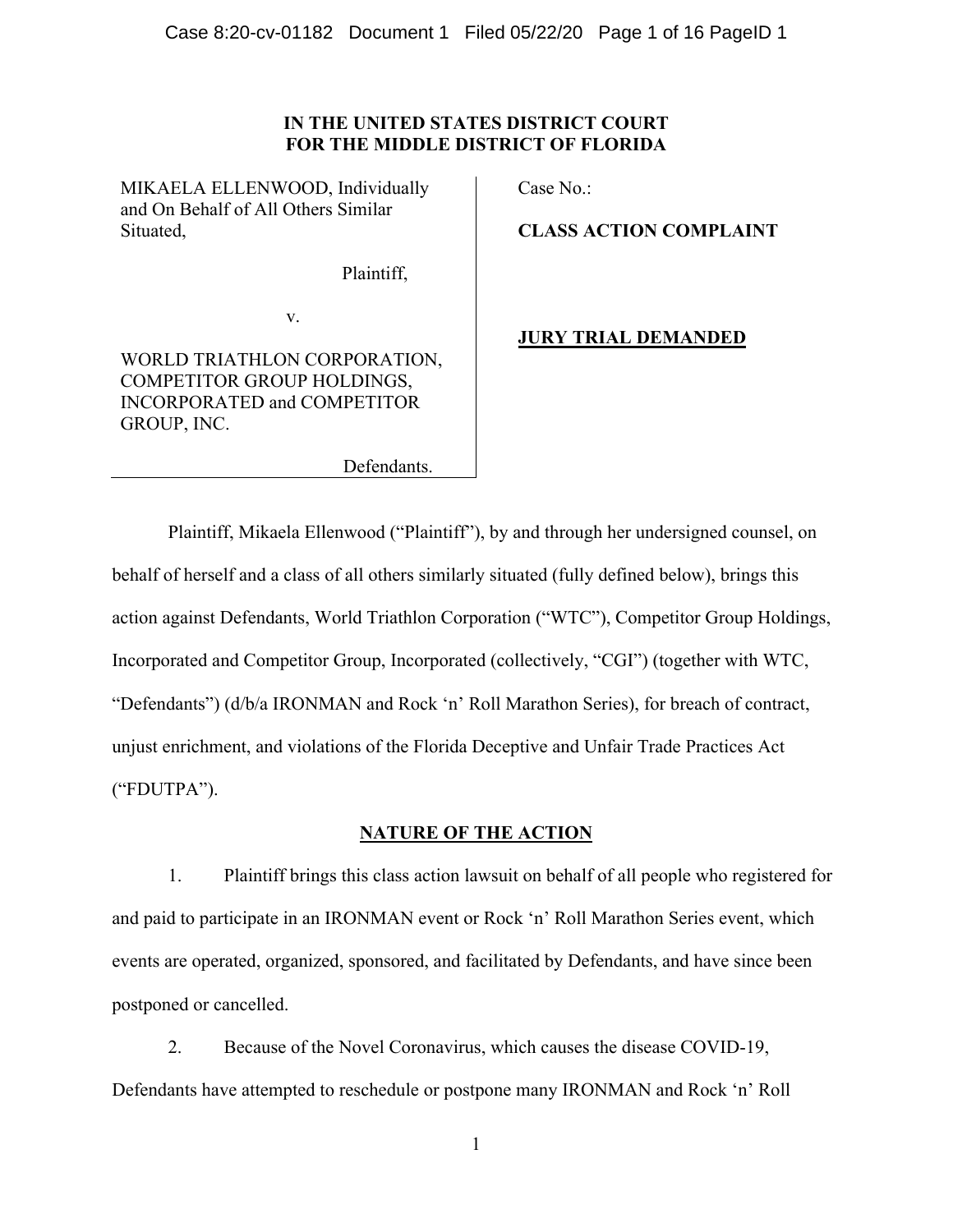#### Case 8:20-cv-01182 Document 1 Filed 05/22/20 Page 2 of 16 PageID 2

Marathon Series events scheduled to take place in 2020. However, Defendants have refused to provide any refund for postponed or cancelled events, instead forcing Plaintiff and members of the class to either (1) participate in a re-scheduled event later in 2020 (if available), or (2) if an event has been entirely cancelled, re-register for a race in a different city on a different weekend or defer their participation to 2021.

3. As a result of the postponement or cancellation, Defendants have not delivered the events for which Plaintiff and members of the class paid. Furthermore, many class members may not be able to arrange for, or feel comfortable with, participation in an event rescheduled for later in 2020, be able to participate in an event in a different city at another date, or be able and/or willing to have their registration deferred to a similar event in the same city in 2021. The options provided by Defendants are not equivalent to what Plaintiff and members of the class bargained for, and because Defendants cannot provide them with the bargained-for benefit, Plaintiff seeks refunds on behalf of herself and the class as defined below.

4. Defendants should not be permitted to force Plaintiff and members of the class to bear the financial burden of the events cancelled as a result of COVID 19. IRONMAN and Rock 'n' Roll Marathon Series events have been postponed or cancelled and, as a result, Defendants are not realizing the same level of operating costs for those events, which eliminates any potential justification for retaining the fees paid by Plaintiff and class members. Moreover, Defendants do not have any legal entitlement to retain the monies. Defendants' refusal to offer refunds to Plaintiff and members of the class is simply a maneuver by Defendants to maintain revenue and profit, regardless of whether paying customers can actually attend, and participate in, rescheduled or postponed events.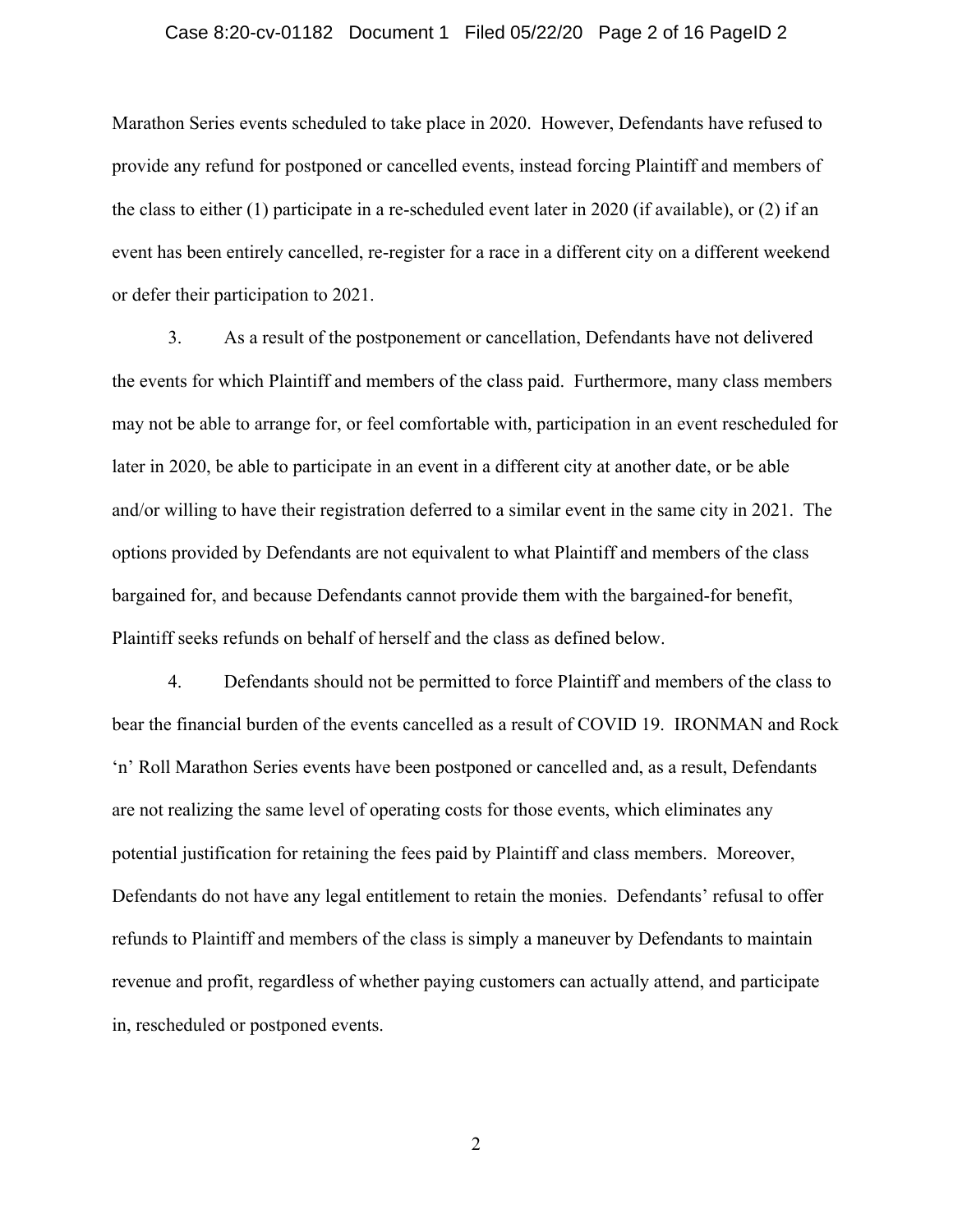#### **PARTIES**

5. Plaintiff is an individual who resides at 221 Inca Street, Denver, Colorado 80223. Plaintiff registered to participate in the Rock 'n' Roll Marathon Series half-marathon race in San Francisco, which was scheduled to take place on April 5, 2020. The race was cancelled, but Plaintiff was not refunded her fees nor offered the opportunity to seek a refund of those fees and, instead, her registration has been deferred to the same race in San Francisco on April 4, 2021.

6. WTC is incorporated under the laws of the State of Florida and maintains its headquarters at 2701 North Rocky Point Drive, Suite 1250, Tampa, FL 33607. WTC owns, operates, manages, and/or facilitates IRONMAN events including, but not limited to, IRONMAN triathlon, half-triathlon, and 5150 Triathlon Series events.

7. Competitor Group Holdings, Inc. is incorporated under the laws of the State of Delaware and maintains its headquarters and principal place of business at 9330 Scranton Road, Suite 150, San Diego, California 92121.

8. Competitor Group, Inc. is incorporated under the laws of the State of Delaware and maintains its headquarters and principal place of business at 9330 Scranton Road, Suite 150, San Diego, California 92121.

9. CGI together own, operate, manage, and facilitate the Rock 'n' Roll Marathon Series, which hosts various running events across the country, including in the State of Florida. CGI are both wholly-owned subsidiaries of WTC and are registered to do business in the State of Florida.

#### **JURISDICTION AND VENUE**

10. The Court has personal jurisdiction over WTC because WTC is a corporation registered under the laws of the State of Florida and maintains its headquarters and principal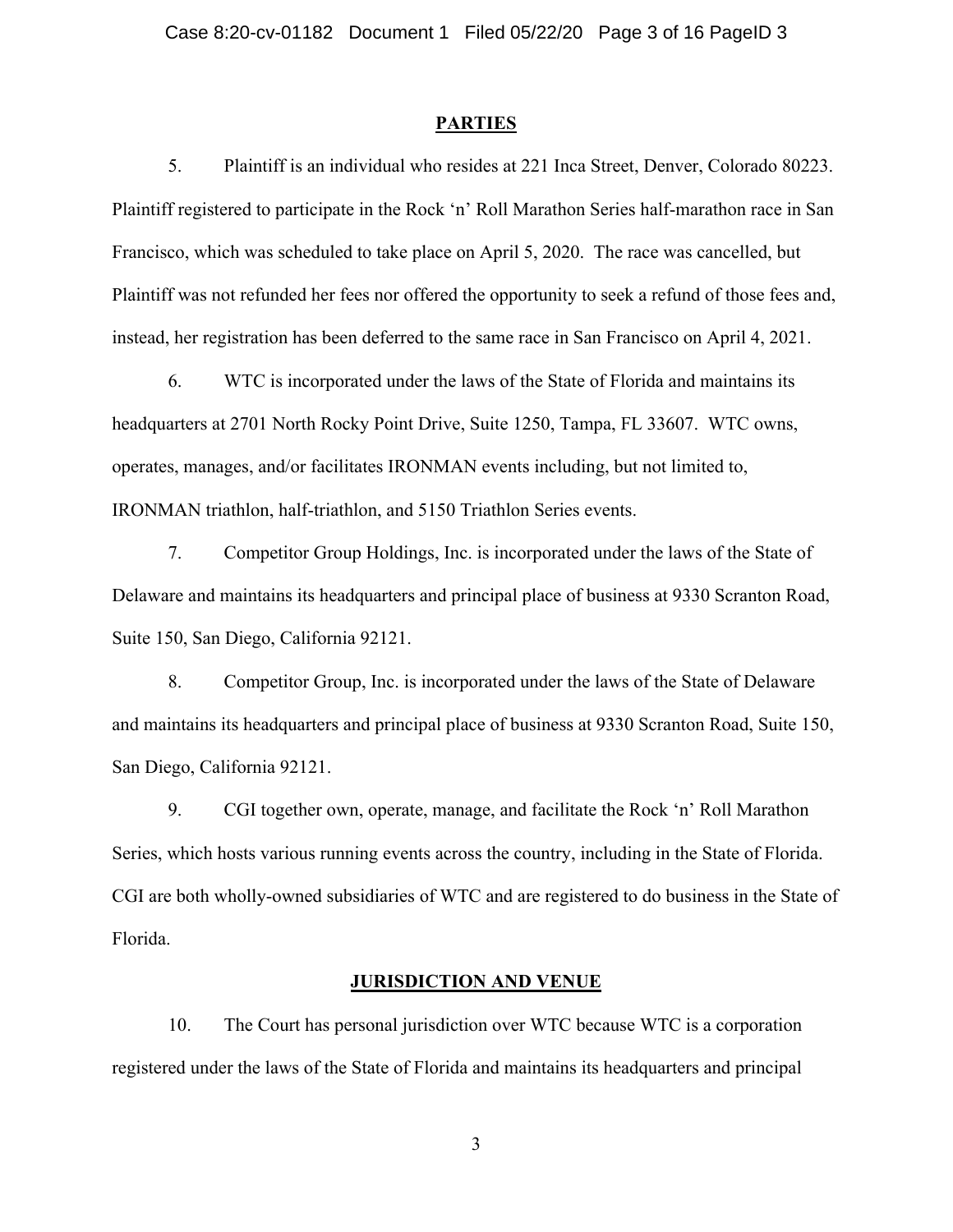place of business at 3407 West Dr. Martin Luther King Jr. Boulevard, Suite 100, Tampa, Florida 33607.

11. The Court has personal jurisdiction over Competitor Group Holdings, Inc. because it is registered to do business and organizes and operates events in the State of Florida.

12. The Court has personal jurisdiction over Competitor Group, Inc. because it is registered to do business and organizes and operates events in the State of Florida.

13. This Court has subject matter jurisdiction pursuant to the Class Action Fairness Act, since certain members of the class are citizens of States different from States in which Defendants are citizens and because the amount in controversy exceeds \$5,000,000, exclusive of interest and costs. *See* 28 U.S.C. § 1332(d).

14. Venue is proper in this judicial district because a substantial part of the events and omissions giving rise to the claims herein occurred in this judicial district and because Defendants are subject to personal jurisdiction in this judicial district. 28 U.S.C. § 1391.

#### **FACTUAL ALLEGATIONS**

#### **I. Defendants' IRONMAN and Rock 'n' Roll Marathon Series Events**

15. WTC owns, operates, manages, sponsors, and facilitates triathlons, half-triathlons, and a 5150 Triathlon series under their IRONMAN brand. WTC acquired CGI in the summer of 2017 and now, in conjunction with CGI, also owns, operates, manages, and facilitates marathons, half-marathons, and other running races under the brand Rock 'n' Roll Marathon Series.

16. Each year, Defendants organize and host hundreds of IRONMAN events in the United States and also host many events abroad. Defendants' IRONMAN events are recognized as the premier triathlon race events around the world. In 2019, nearly 100,000 athletes competed in IRONMAN events sponsored and organized by Defendants.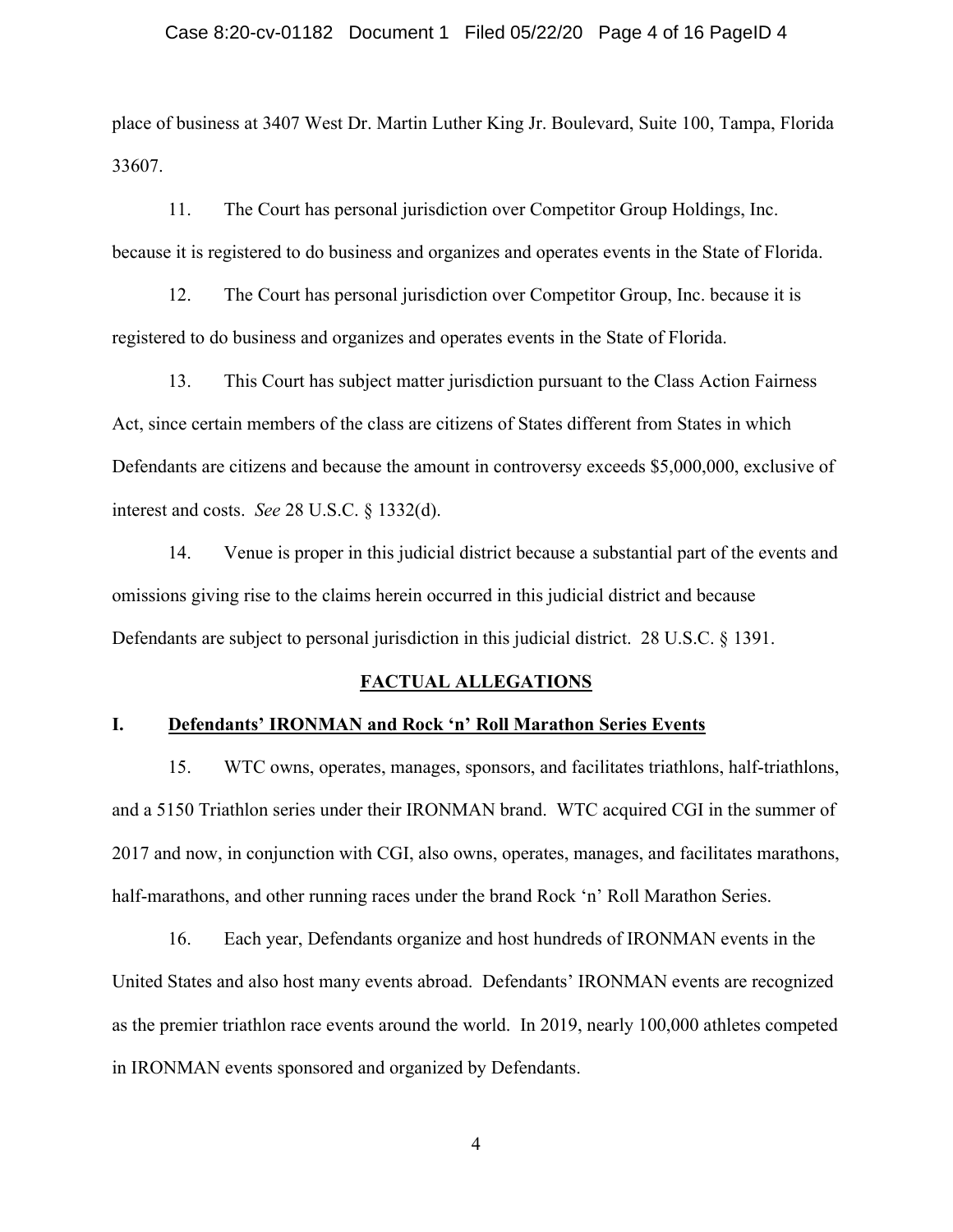#### Case 8:20-cv-01182 Document 1 Filed 05/22/20 Page 5 of 16 PageID 5

17. Likewise, Defendants organize and host hundreds of Rock 'n' Roll Marathon Series races in more than 30 cities across the United States and abroad. The Rock 'n' Roll Marathon Series races, which began in 2012, have become extremely popular events with over 600,000 runners participating in various distance events every year.

18. To participate in IRONMAN or Rock 'n' Roll Marathon Series events, participants register online months in advance. Many participants travel to events and make the necessary arrangements to be able to participate in an event on a specific weekend. As a result, Plaintiff and members of the class registered and paid for participation in events which they knew they could attend.

19. Furthermore, the cost of events can range from \$30 (for a Rock 'n' Roll Marathon Series 5K race) up to nearly \$1,000 (for an IRONMAN triathlon event). Many members of the class have likely paid additional money for travel and accommodation expenses, as well. It is clear that Plaintiff and members of the class bargained for participation in an event in the city and on the date for which they signed up. By rescheduling or deferring events and refusing to provide refunds, Plaintiff and members of the class are not receiving the benefit of their bargain.

#### **II. Cancellation of Defendants' Events Due to COVID-19**

20. On December 31, 2019, governmental entities in Wuhan, China, confirmed that health authorities were treating dozens of cases of a mysterious, pneumonia-like illness. Days later, researchers in China identified a new virus that had infected dozens of people in Asia, subsequently identified and referred to as the novel coronavirus, or SARS-CoV-2. The illness caused by the virus has been termed COVID-19. By January 21, 2020, officials in the United States were confirming the first known domestic cases of COVID-19.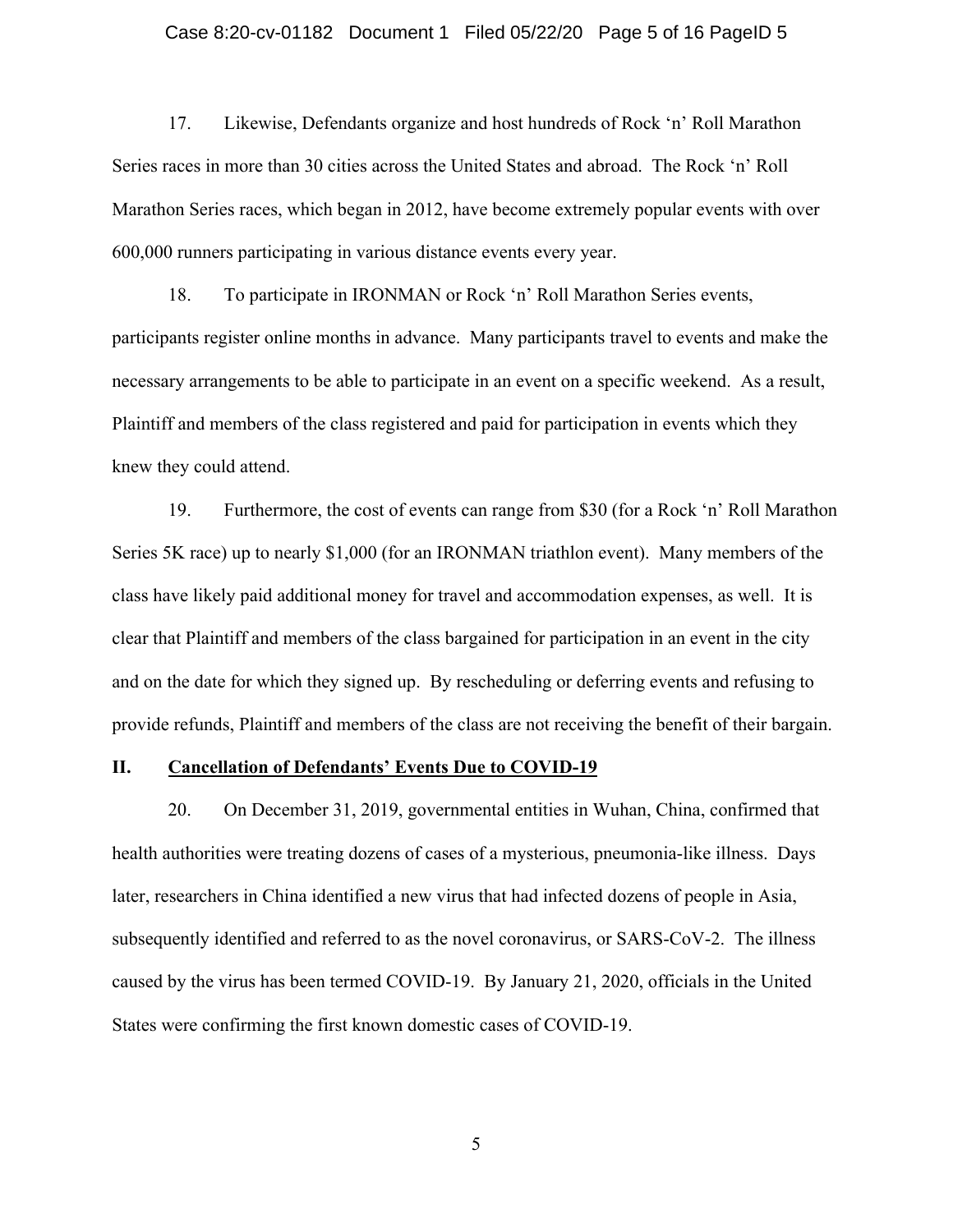#### Case 8:20-cv-01182 Document 1 Filed 05/22/20 Page 6 of 16 PageID 6

21. Due to an influx of thousands of new cases in China, on January 30, 2020, the World Health Organization ("WHO") officially declared COVID-19 as a "public health emergency of international concern."

22. On March 11, 2020, the WHO declared COVID-19 a pandemic.

23. In efforts to curb the spread of the virus, federal, state, and local governments have restricted the size of public gatherings, implemented orders mandating that people stay at home except for essential purposes, restricted the types of businesses which are able to remain open, and levied travel restrictions.

24. In response to the threat of COVID-19 and restrictions imposed by governmental entities across the United States, Defendants have postponed or cancelled numerous IRONMAN and Rock 'n' Roll Marathon Series events.

25. Specifically, Defendants have postponed and rescheduled races in select cities with the hope that the events will be able to take place later in 2020, or in 2021. On the runrocknroll.com and ironman.com websites, Defendants have provided the following information regarding postponed races:

> Postponement: Registered athletes for events that are postponed due to COVID-19 by the local health authorities are automatically transferred to the rescheduled date. For those that the new date does not work, we will allow deferrals into the same event the next year.

26. Other races have already been cancelled due to COVID-19 and restrictions implemented by governmental entities and health authorities. In the instance of cancellation, per the runrocknroll.com and ironman.com websites, Defendants have provided the following:

> Cancellation: Registered athletes for events that are cancelled due to COVID-19 by the local health authorities are automatically deferred to the same race in 2021.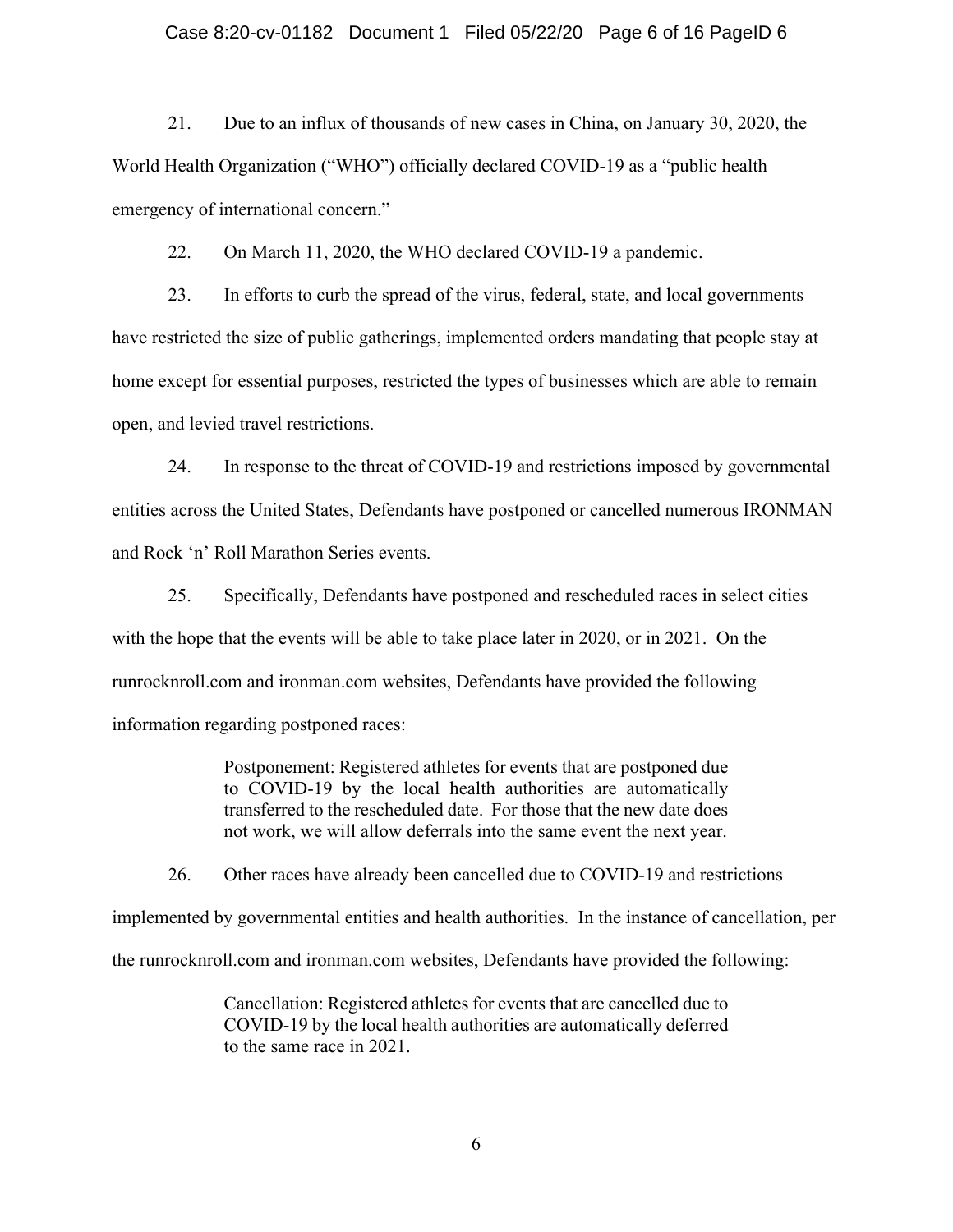27. In both cases, Defendants have failed to offer any refund option to Plaintiff and members of the class, and instead, have unilaterally rescheduled events (which may or may not happen) or provided participants the option to participate in a similar IRONMAN or Rock 'n' Roll Marathon Series race in a different city and on a different date. Defendants tout their response, boasting that they are providing flexibility to Plaintiff and members of the Class:

# **Providing Flexibility to Athletes**

Certain races will be postponed or cancelled due to the outbreak and we will communicate these as soon as practical. Our goal will be to move the race to a date later in the year. We work in close partnership with the relevant public health authorities in the territories where the races take place and err on the side of safety for our athletes and the host community. If an event cannot occur on the scheduled date, we will take the following actions:

- . Postponement: Registered athletes for events that are postponed due to COVID-19 by the local health authorities are automatically transferred to the rescheduled date. For those that the new date does not work, we will allow deferrals into the same event the next year.
- . Cancellation: Registered athletes for events that are cancelled due to COVID-19 by the local health authorities are automatically deferred to the same race in 2021.
- . Other options: We are vetting other options to allow displaced athletes to race in 2020 and will communicate those in due course.
- . Athletes in Quarantined/Restricted Territories: For athletes in certain designated quarantine or restricted territories who have registered for races that take place before June 1, 2020 and have NOT been postponed or cancelled, we will aid in finding alternative races later in the season.

For those who are sick, feel unwell, or have been potentially exposed to an infectious agent in advance of a race that will take place, do not come to the race; instead seek medical care. Once you have done so, contact the relevant Athlete Services representative for your race and we will attempt to find you another solution.

In reality, Defendants' response is neither flexible nor understanding of participants' concerns, and only serves to prevent Plaintiff and members of the class from receiving the benefit of their bargain.

28. Ironically, by failing to provide a full refund, Defendants completely limit the

flexibility of Plaintiff and members of the class and force them to decide whether or not they can attend and get accommodations for a different event.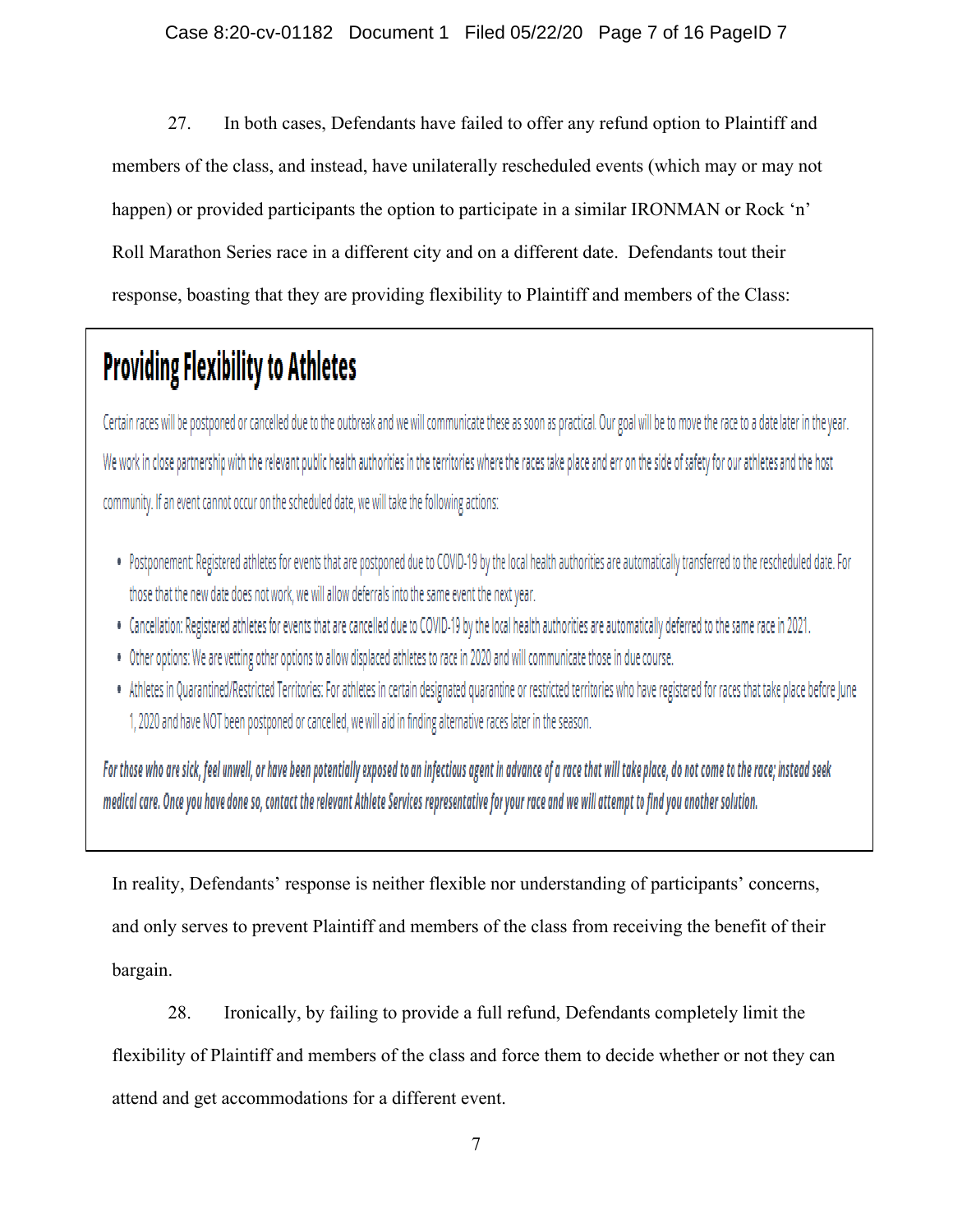#### **III. Plaintiff's Purchase of and Registration for a Rock 'n' Roll Marathon Series Event**

29. On November 26, 2019, Plaintiff, a Colorado resident, registered for the Rock 'n' Roll Marathon Series half-marathon race in San Francisco, California, which was originally scheduled to take place on April 5, 2020. In exchange for participation in that race event on that day, Plaintiff paid \$89.00 (plus a \$14.99 processing fee). By providing this consideration, Plaintiff entered into a contractual arrangement with Defendants.

30. On March 14, 2020, Defendants notified Plaintiff via e-mail that, based on mandates from government officials, the Rock 'n' Roll Marathon Series half-marathon race slated to take place in San Francisco "…would not take place as planned on April 5, 2020. The email stated there would be further updates.

31. On May 6, 2020, Defendants then notified Plaintiff via e-mail that the Rock 'n' Roll Marathon Series half-marathon race in San Francisco was being cancelled. Defendants represented to Plaintiff that her registration would simply be deferred and that she would be able to participate in the Rock 'n' Roll Marathon Series half-marathon race in San Francisco, which is scheduled to take place on April 4, 2021.

32. On the runrocknroll.com website, Defendants provided the following information regarding the cancellation of the San Francisco event:

> We appreciate your continued patience since our last communication. Over the past weeks we have worked diligently with various host city partners to determine options. *After assessing all event scenarios, the Rock 'n' Roll Half Marathon San Francisco, originally scheduled for April 5 cannot take place in 2020 and will return on April 4, 2021*. All registered participants of the 2020 Rock 'n' Roll Half Marathon San Francisco will be receiving an email with further information.

Plaintiff has lost the opportunity to participate in the 2020 Rock 'n' Roll Marathon Series halfmarathon race in San Francisco, California, and, despite recognizing this, Defendants did not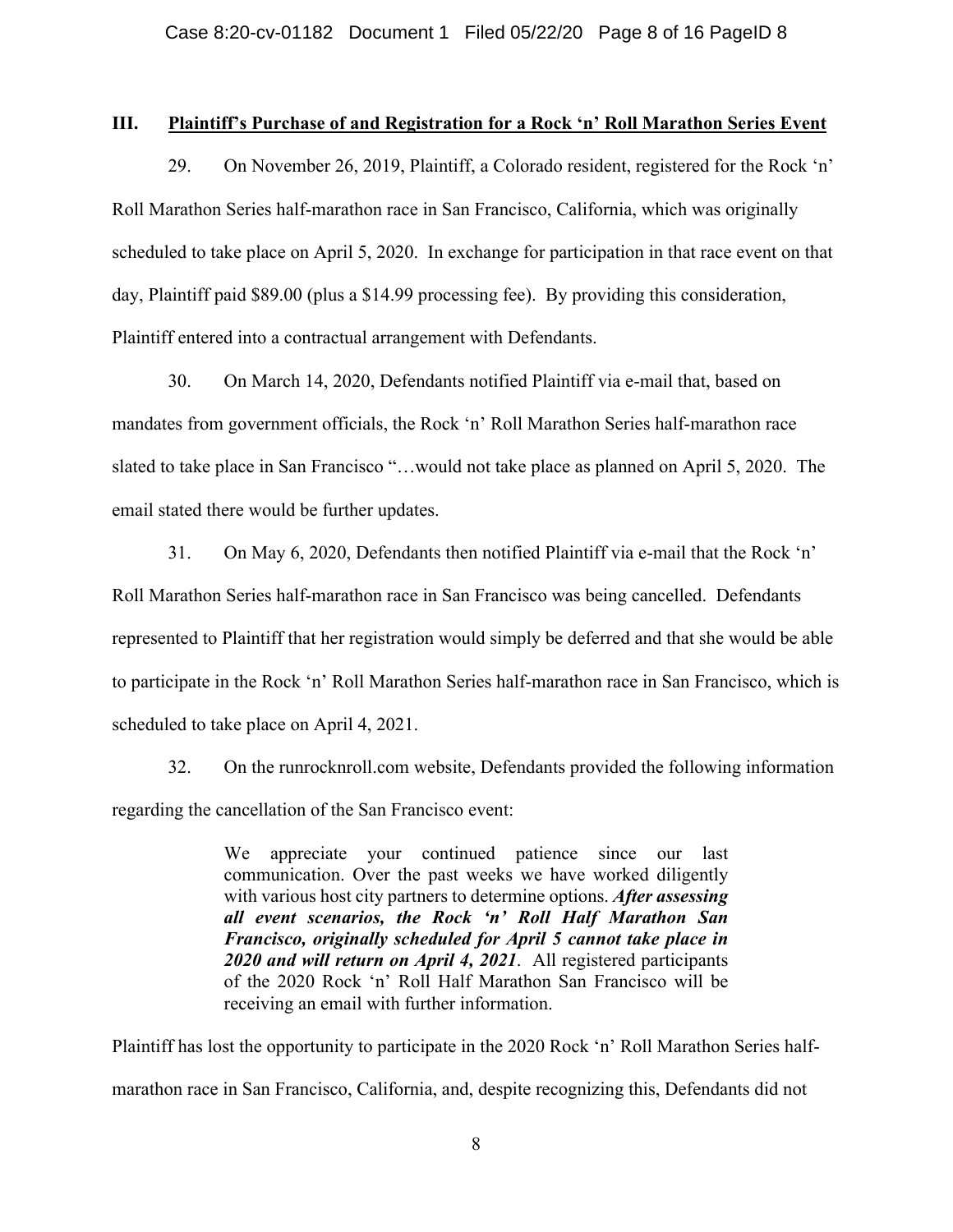offer her a refund but, instead, are trying to force her participation in a subsequent substitute race.

33. Plaintiff is a resident of Colorado who made arrangements to specifically participate in this year's Rock 'n' Roll Marathon Series half-marathon event in San Francisco. By failing to provide Plaintiff with the option to be refunded the price she paid at registration, and thereby placing her in the same position she was in prior to entering into an agreement, Defendants have breached their contractual agreement with Plaintiff and committed violations of the FDUTPA.

### **CLASS ACTION ALLEGATIONS**

34. Pursuant to Fed. R. Civ. P. 23(a),  $(b)(1)$ ,  $(b)(2)$ , and  $(b)(3)$ , as applicable, Plaintiff seeks certification of the following nationwide class (the "Class"):

> All persons in the United States who registered for and purchased access to an IRONMAN or Rock 'n' Roll Marathon Series event scheduled to take place in 2020 which was postponed or cancelled, and who were not provided a refund.

35. Excluded from the Class are Defendants, any entity in which Defendants have a controlling interest, and Defendants' officers, directors, legal representatives, successors, subsidiaries, and assigns. Also excluded from the Class are any judicial officer presiding over this matter, members of their immediate family, members of their judicial staff, and any Judge sitting in the presiding court system who may hear an appeal of any judgment entered.

36. Plaintiff reserves the right to amend or modify the Class definition with greater specificity or division after having had an opportunity to conduct discovery.

37. The Class meets the criteria for certification under Rule  $23(a)$ ,  $(b)(1)$ ,  $(b)(2)$ ,  $(b)(3)$ , and  $(c)(4)$ .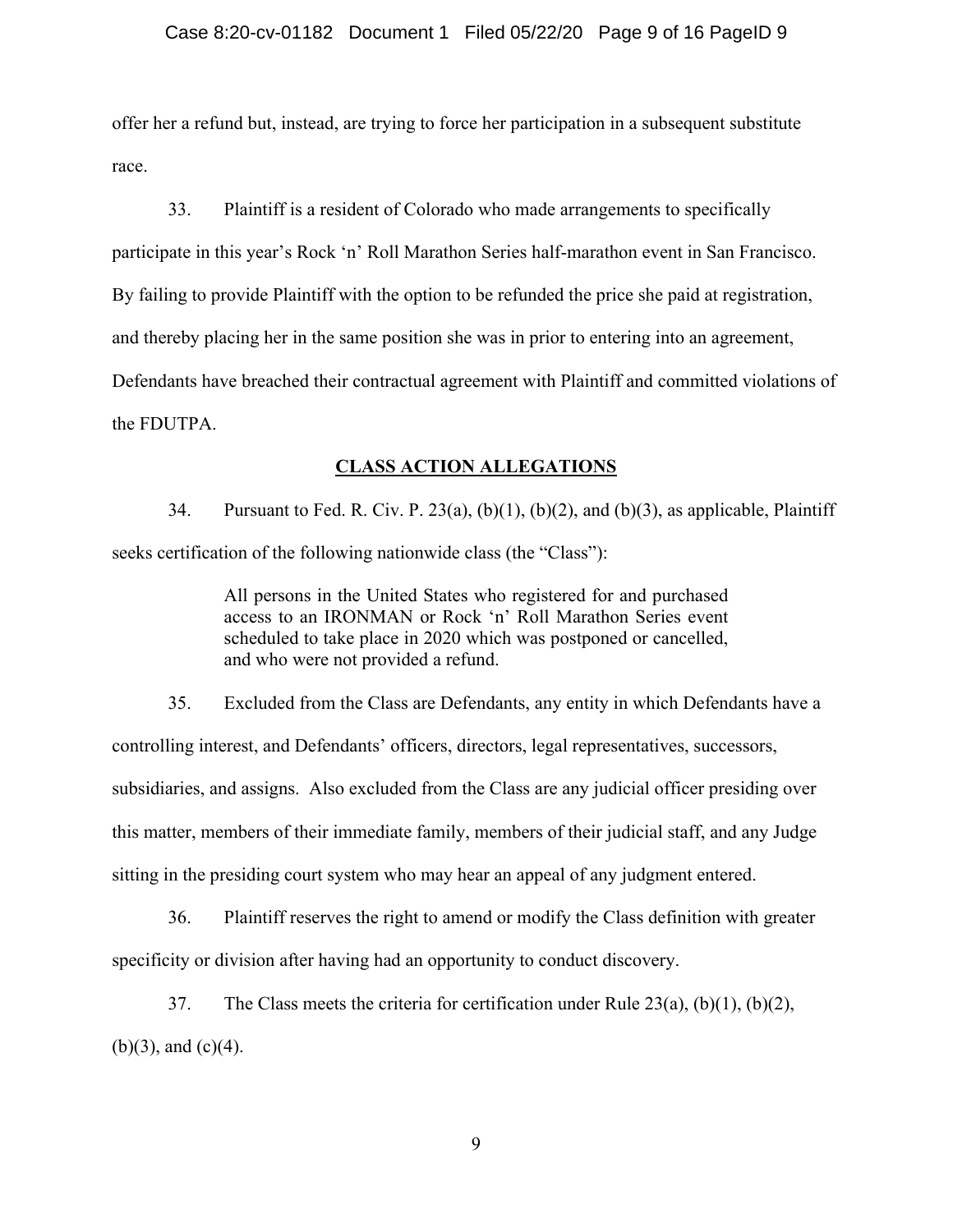#### 38. **Risk of Inconsistent or Varying Adjudications. Fed. R. Civ. P. 23(b)(1).** As

the proposed Class members include thousands of persons across all 50 states, there is significant risk of inconsistent or varying adjudications with respect to individual Class members that would establish incompatible standards of conduct for the Defendants. For example, declaratory relief may be entered in multiple cases, but the ordered relief may vary, causing the Defendants to have to choose the court order with which it will comply.

39. **Numerosity. Fed. R. Civ. P. 23(a)(1).** Consistent with Rule 23(a)(1), the members of the Class are so numerous and geographically dispersed that the joinder of all members is impractical. While the exact number of Class members is unknown to Plaintiff at this time, it is believed that the Class is comprised of tens of thousands if not hundreds of thousands of members geographically dispersed throughout the United States. Affected participant's names and addresses are available from Defendants' records, and Class members may be notified of the pendency of this action by recognized, court-approved notice dissemination methods, which may include electronic mail, U.S. Mail, internet notice, and/or published notice

#### 40. **Predominance of Common Issues. Fed. R. Civ. P. 23(a)(2) and (b)(3).**

Consistent with Rule  $23(a)(2)$  and with  $23(b)(3)$ 's predominance requirement, this action involves common questions of law and fact that predominate over any questions affecting individual Class members. The common questions include:

a. Whether Defendants engaged in the conduct alleged herein;

b. Whether Defendants are required to give a refund, rather than allow Class members to participate in a future event when they postpone or cancel an IRONMAN or Rock 'n' Roll Marathon Series event;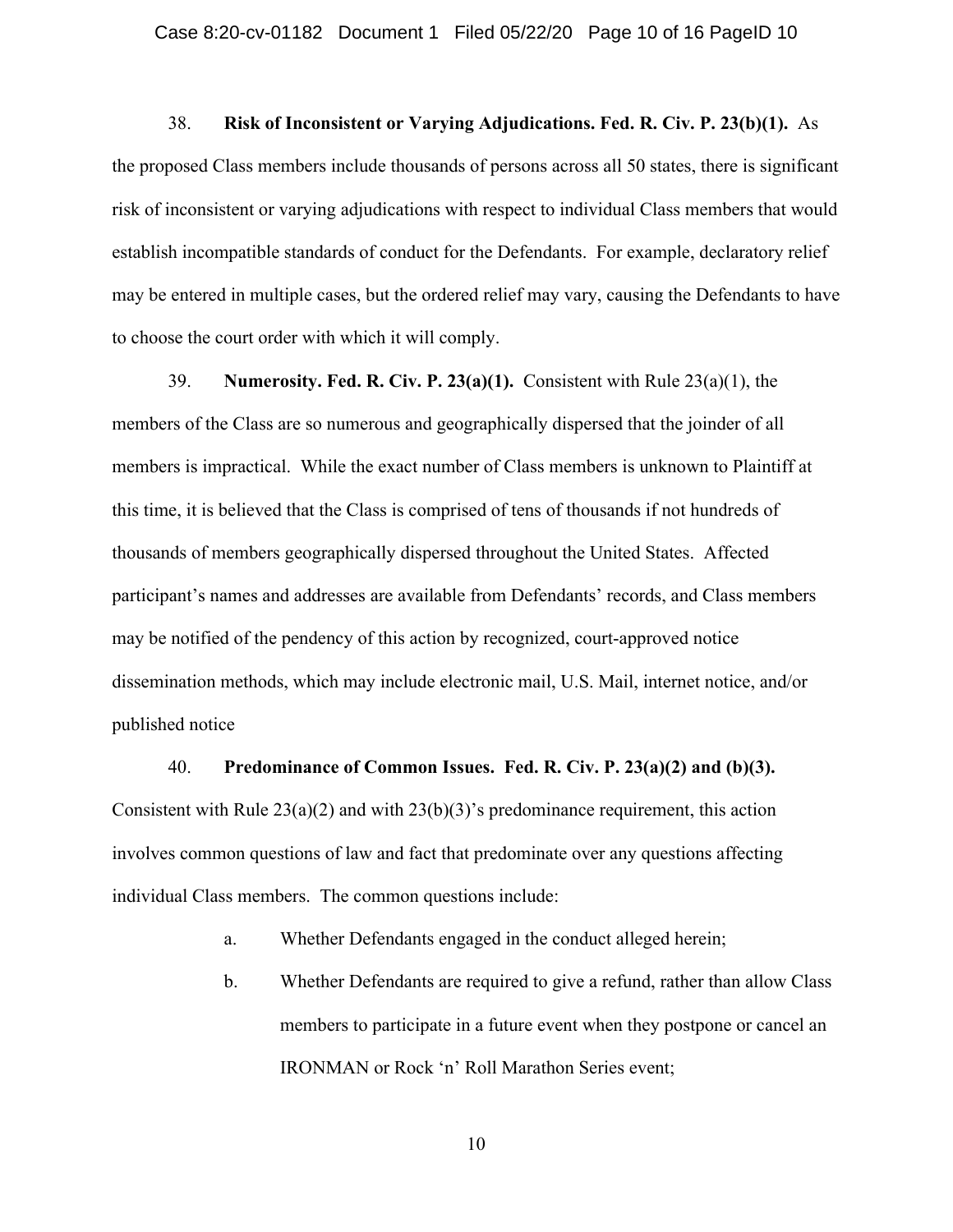- c. Whether Defendants' conduct breaches the contracts formed between members of the Class and Defendants;
- d. Whether Defendants were unjustly enriched by retaining revenues and profits from fees paid by Plaintiff and Class members to participate in certain IRONMAN or Rock 'n' Roll Marathon Series events;
- e. Whether Defendants' conduct described herein constitutes violations of the FDUTPA; and
- f. Whether Plaintiff and members of the Class are entitled to injunctive relief, damages, costs, or attorneys' fees from Defendants.

41. **Typicality. Fed. R. Civ. P. 23(a)(3).** Plaintiff's claims are typical of other Class members' claims because Plaintiff and Class members were subjected to the same unlawful conduct and damaged in the same way. Defendants' conduct that gave rise to the claims of Plaintiff and other Class members (i.e., cancelling or postponing events without giving refunds in breach of the contract created between Class members and Defendants) is the same for all Class members.

42. **Adequacy. Fed. R. Civ. P. 23(a)(4).** Consistent with Rule 23(a)(4), Plaintiff is an adequate representative of the Class because she is a member of the Class and is committed to pursuing this matter against Defendants to obtain relief for the Class. Plaintiff has no conflicts of interest with the Class. Plaintiff's counsel are competent and experienced in litigating class actions, including extensive experience in litigating consumer claims. Plaintiff intends to vigorously prosecute this case and will fairly and adequately protect the interests of the Class.

43. **Superiority. Fed. R. Civ. P. 23(b)(3).** Consistent with Rule 23(b)(3), a class action is superior to any other available means for the fair and efficient adjudication of this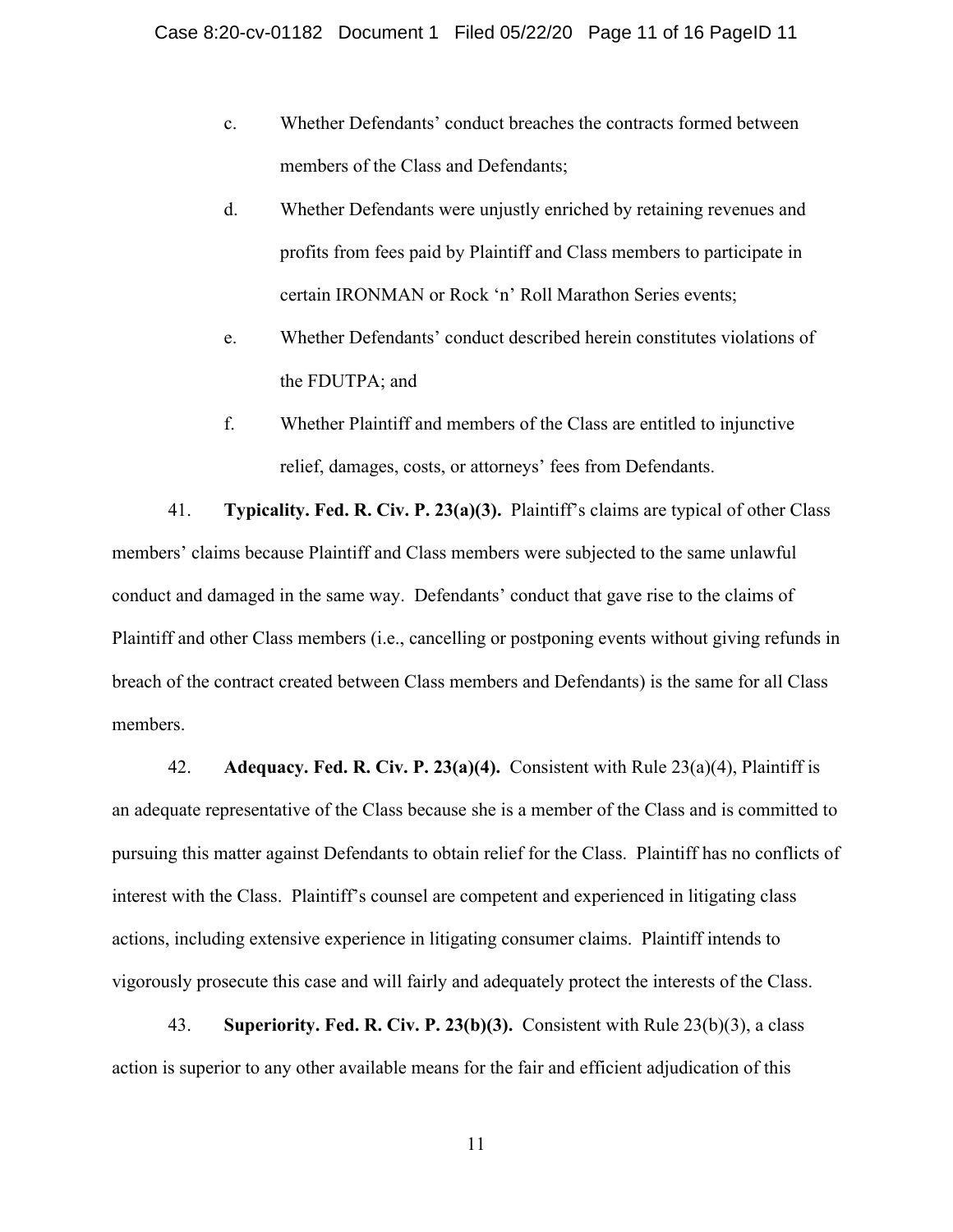#### Case 8:20-cv-01182 Document 1 Filed 05/22/20 Page 12 of 16 PageID 12

controversy, and no unusual difficulties are likely to be encountered in the management of this class action. The purpose of the class action mechanism is to permit litigation against wrongdoers even when damages to individual plaintiffs and class members may not be sufficient to justify individual litigation. Here, the damages suffered by Plaintiff and the Class members are relatively small compared to the burden and expense required to individually litigate their claims against Defendants and, thus, individual litigation to redress Defendants' wrongful conduct would be impracticable. Individual litigation by each Class member would also strain the court system. Moreover, individual litigation creates the potential for inconsistent or contradictory judgments, and increases the delay and expense to all parties and the court system. By contrast, the class action device presents far fewer management difficulties and provides the benefits of a single adjudication, economies of scale, and comprehensive supervision by a single court.

44. **Declaratory Relief.** Class certification is also appropriate under Rule 23(b)(2) and (c). Defendants, through their uniform conduct, acted or refused to act on grounds generally applicable to the Class as a whole, making injunctive and declaratory relief appropriate to the Class as a whole. Moreover, Defendants continue to refuse to offer refunds to Plaintiff and Class members for IRONMAN and Rock 'n' Roll Marathon Series events that have been cancelled, thus making declaratory relief a live issue and appropriate to the Class as a whole.

## **FIRST CAUSE OF ACTION Breach of Contract pursuant to Florida Law (On Behalf of the Class)**

45. Plaintiff realleges and incorporates by reference the allegations contained in the preceding paragraphs of this Complaint as though fully set forth herein.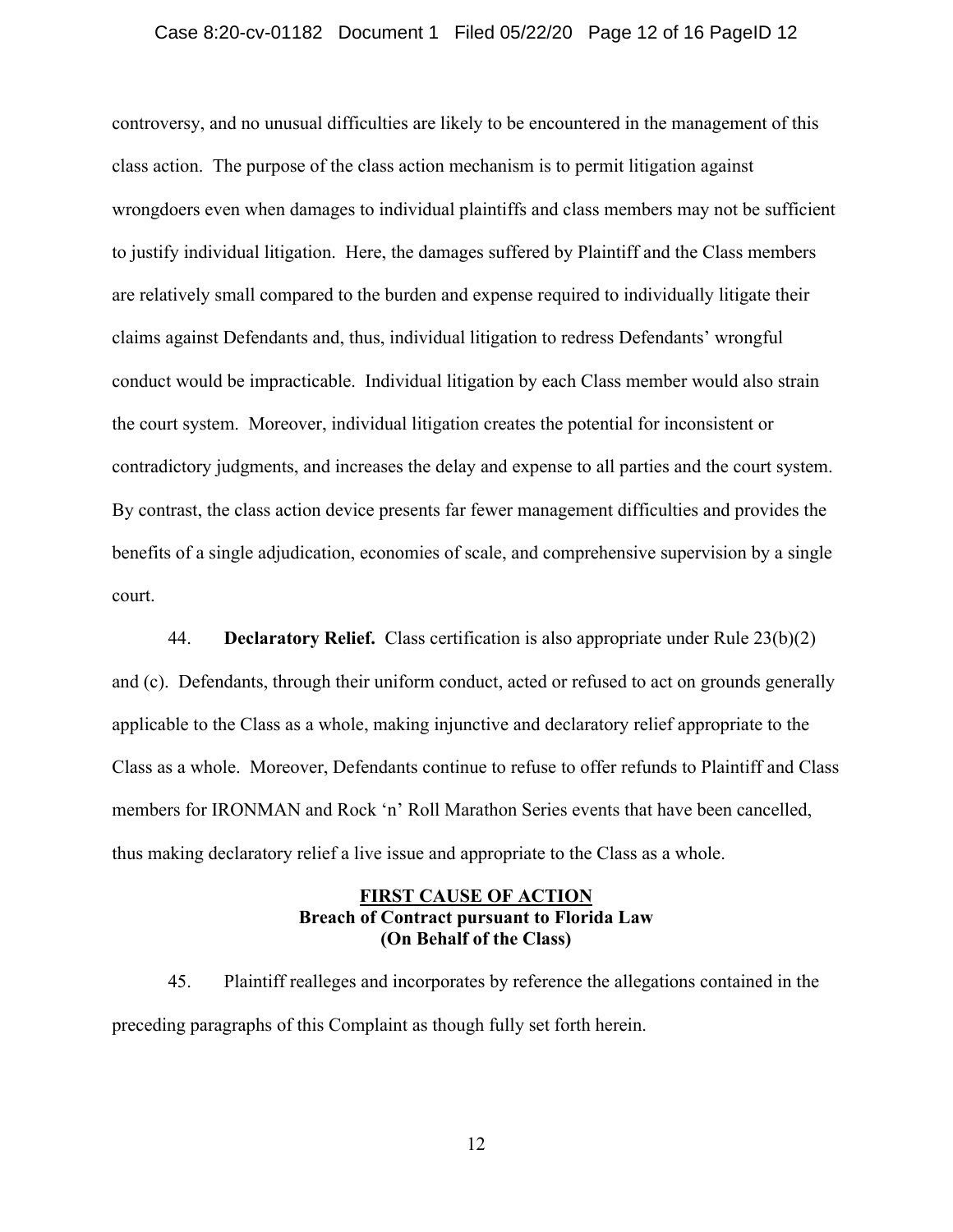#### Case 8:20-cv-01182 Document 1 Filed 05/22/20 Page 13 of 16 PageID 13

46. Defendants entered into contractual agreements with Plaintiff and members of the Class, providing participation in IRONMAN or Rock 'n' Roll Marathon Series events in exchange for the payment of fees, which were remitted at the time of registration. Plaintiff and members of the Class performed their duties under the contract at the time of registration, many months before the actual events were scheduled to take place.

47. As part of the agreements, Defendants promised, *inter alia*, that they would provide events in certain locations and on certain dates. Due to the cancellation or postponement of IRONMAN and Rock 'n' Roll Marathon Series events, Plaintiff and Class members are unable to reap the benefit of their original bargain.

48. Rather than provide a refund to put Plaintiff and the Class members in the same position they would have been in had they not entered into contracts with Defendants, they have instead tried to alter the benefit provided under the contract. Defendants, instead, would require that Plaintiff and Class members (1) participate in a re-scheduled event later in 2020 (if available), or (2) if their event has been entirely cancelled, re-register for a race in a different city on a different weekend or defer their participation to the same event in 2021. These options are not reasonable substitutes of Defendants' performance due under the contracts.

49. By refusing to meet their obligations under the contracts with Plaintiff and Class members, Defendants have breached those contracts.

50. As a result of Defendants' breaches of contract, Plaintiff and members of the Class have incurred damages in an amount to be proven at trial.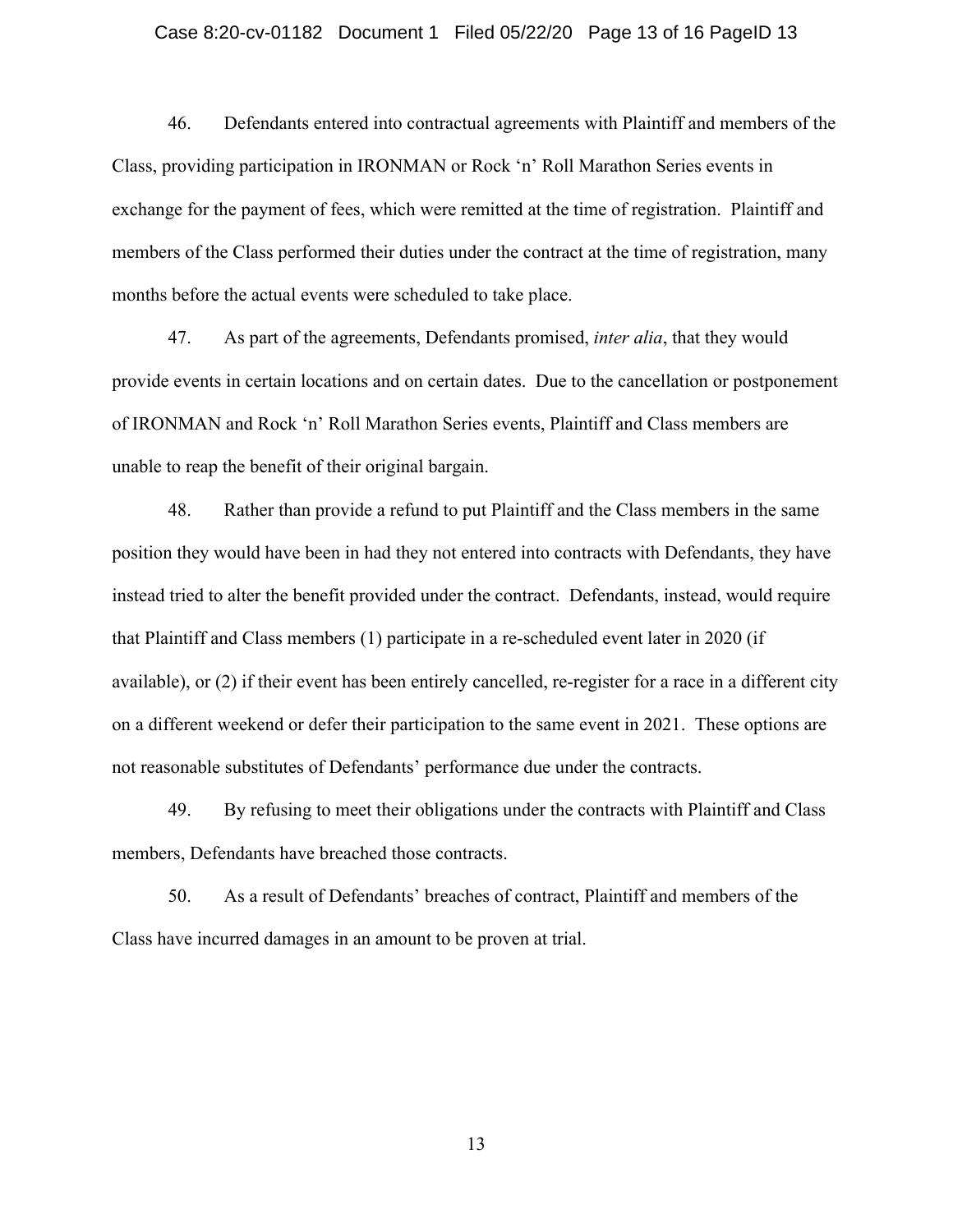## **SECOND CAUSE OF ACTION Florida Common Law Unjust Enrichment (On Behalf of the Class)**

51. Plaintiff realleges and incorporates by reference the allegations contained in the preceding paragraphs of this Complaint as though fully set forth herein.

52. Plaintiff and each member of the Class provided significant value to Defendants by paying to participate in IRONMAN and Rock 'n' Roll Marathon Series events. Depending on the event, registration and participation costed between \$30 and \$1,000 per Class member.

53. Defendants appreciated or had knowledge of the benefit received by retaining the money paid by Plaintiff and each member of the Class. In fact, Defendants recognize that the fees paid by Plaintiff and each member of the Class were in exchange for participation in IRONMAN or Rock 'n' Roll Marathon Series events in a certain location and on a certain date. Moreover, the fees were going to be used to offset operational costs, which Defendants have not had to bear since IRONMAN and Rock 'n' Roll Marathon Series events have been postponed or cancelled.

54. Although Defendants accepted Plaintiff's and Class members' payments and retained and received the benefit therefrom, they did not provide them with the promised benefit.

55. By failing to refund Plaintiff and members of the Class their registration fee paid to participate in IRONMAN or Rock 'n' Roll Marathon Series events scheduled to take place in a certain location and on a certain date, Defendants are being unjustly enriched.

# **THIRD CAUSE OF ACTION Violation of the Florida Deceptive and Unfair Trade Practices Act, Fla. Stat. §§ 501.201,** *et seq.* **(On Behalf of the Class)**

56. Plaintiff realleges and incorporates by reference the allegations contained in the preceding paragraphs of this Complaint as though fully set forth herein.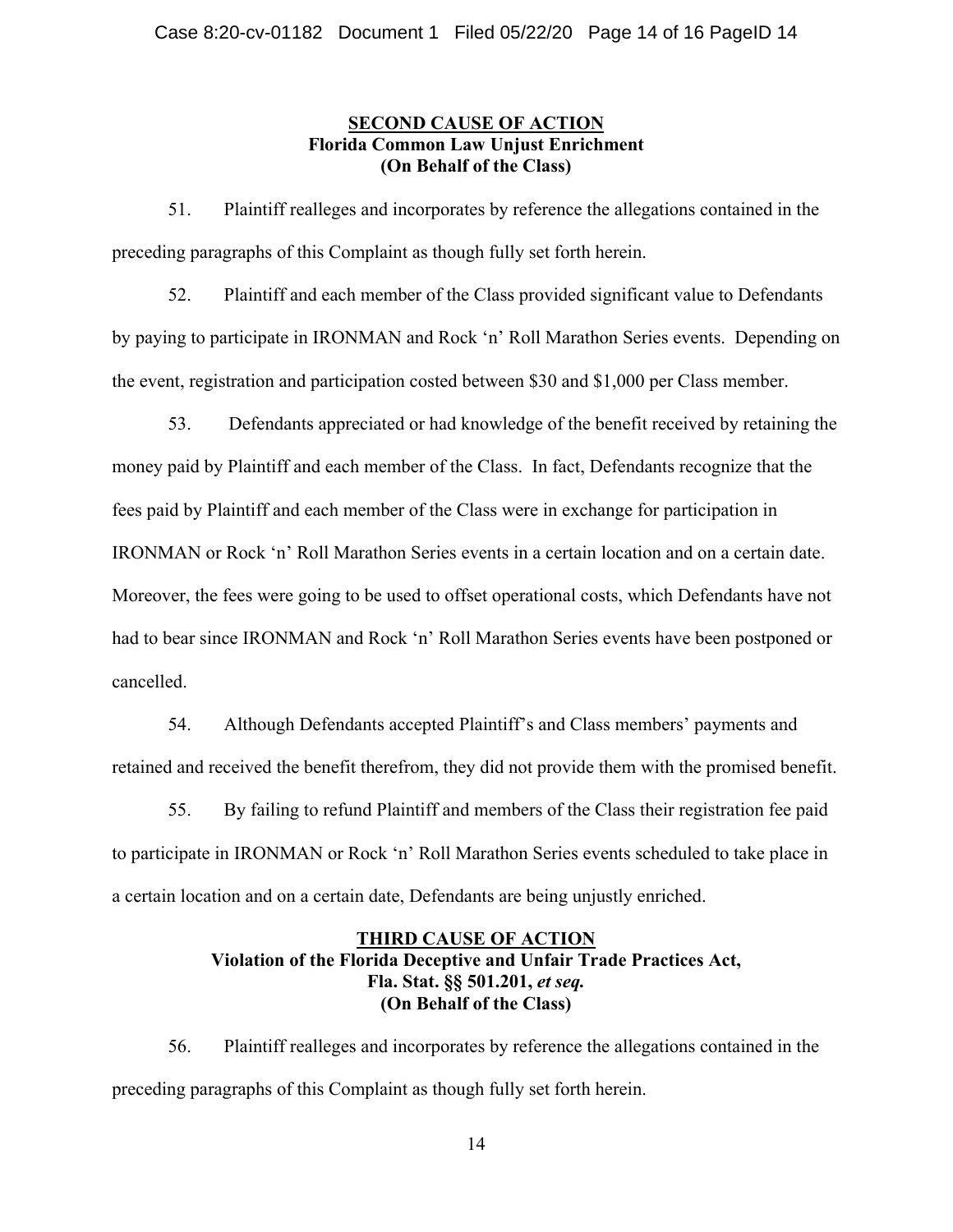#### Case 8:20-cv-01182 Document 1 Filed 05/22/20 Page 15 of 16 PageID 15

57. Plaintiff is a "consumer" who purchased goods or services from Defendants as defined in Fla. Stat. § 501.203(7).

58. The FDUTPA prohibits "unfair methods of competition, unconscionable acts or practices, and unfair or deceptive acts or practices in the conduct of any trade or commerce." Fla. Stat § 501.204.

59. By failing to provide refunds to Plaintiff and Class members to make them whole for the postponement or cancellation of IRONMAN and Rock 'n' Roll Marathon Series events, Defendants committed unconscionable acts or practices and unfair or deceptive acts or practices, in violation of FDUTPA. Fla. Stat § 501.204.

60. Defendants' violations of FDUTPA have caused Plaintiff and members of the Class to incur damages in an amount to be proven at trial. Fla. Stat. § 501.211. Furthermore, Plaintiff seeks reasonable attorneys' fees and costs. Fla. Stat. § 501.2105.

#### **PRAYER FOR RELIEF**

WHEREFORE, Plaintiff, individually and on behalf of all putative Class members, respectfully requests that the Court enter judgment in her favor and against Defendants as follows:

- a. For an Order determining the earliest possible time that this matter may proceed as a class action under Rule 23 and certifying this case as such;
- b. For herself and each Class member, their actual compensatory damages;
- c. For declaratory, equitable, or injunctive relief, and/or other relief;
- d. For reasonable attorneys' fees and costs of suit;
- e. For pre-judgment interest; and
- f. For such further and other relief the Court deems reasonable and just.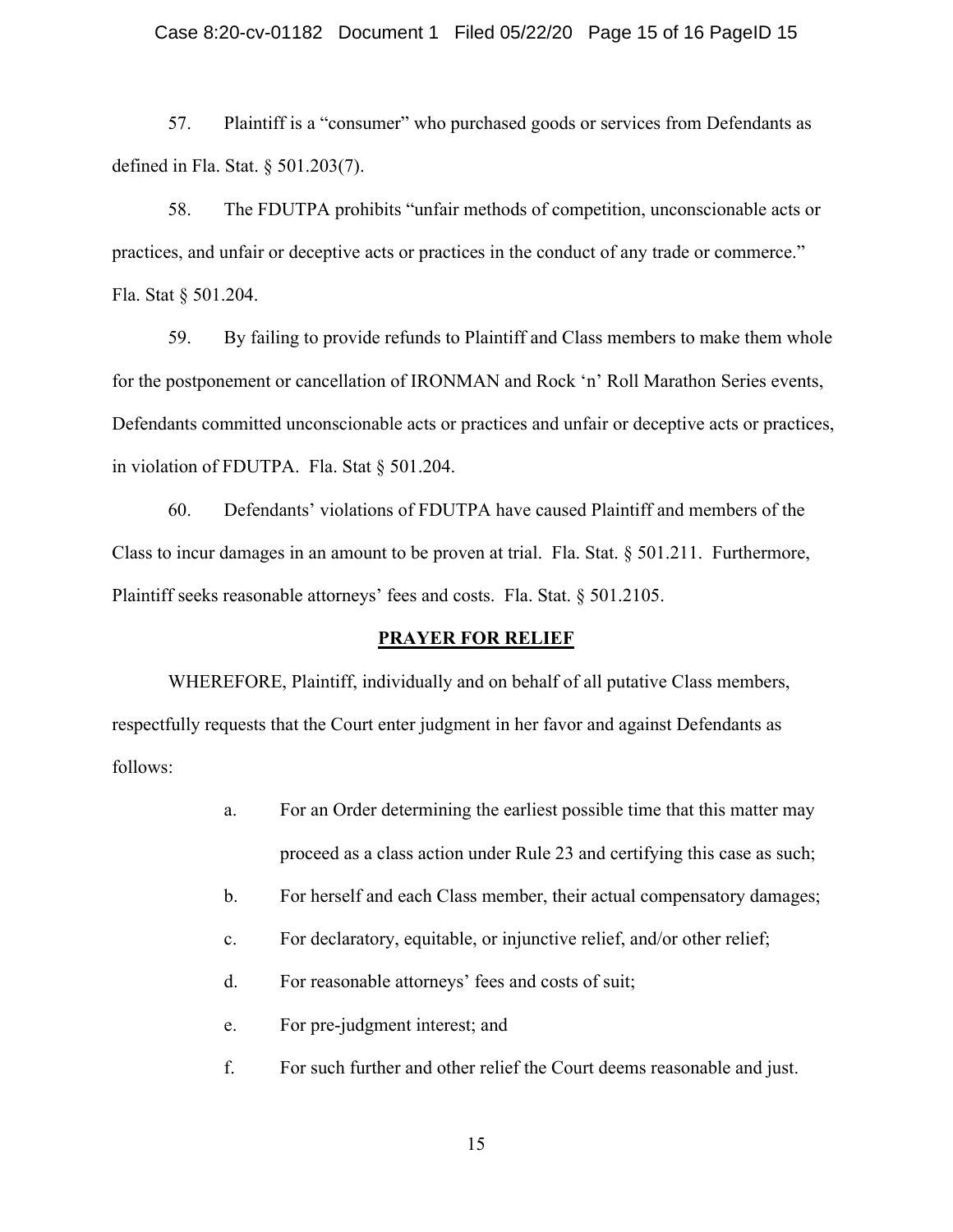Case 8:20-cv-01182 Document 1 Filed 05/22/20 Page 16 of 16 PageID 16

#### **JURY DEMAND**

Plaintiff, on behalf of herself and the Class of all others similarly situated, hereby

demands a trial by jury on all issues so triable pursuant to Rule 38 of the Federal Rules of Civil Procedure.

DATE: May 22, 2020 Respectfully Submitted,

# **SHEPHERD, FINKELMAN, MILLER & SHAH, LLP**

*/s/ Nathan C. Zipperian*  Nathan C. Zipperian (FL Bar No. 61525) 1625 N. Commerce Parkway, Suite 320 Ft. Lauderdale, Florida 33326 Telephone: (954) 515-0123 Facsimile: (866) 300-7367 Email: nzipperian@sfmslaw.com

John F. Edgar (PHV forthcoming) Michael R. Owens (PHV forthcoming) **EDGAR LAW FIRM, LLC**  2600 Grand Blvd., Suite 400 Kansas City, Missouri 64108 Telephone: (816) 531-0033 Facsimile: (816) 531-3322 Email: jfe@edgarlawfirm.com mro@edgarlawfirm.com

*Attorneys for Plaintiff and the Class*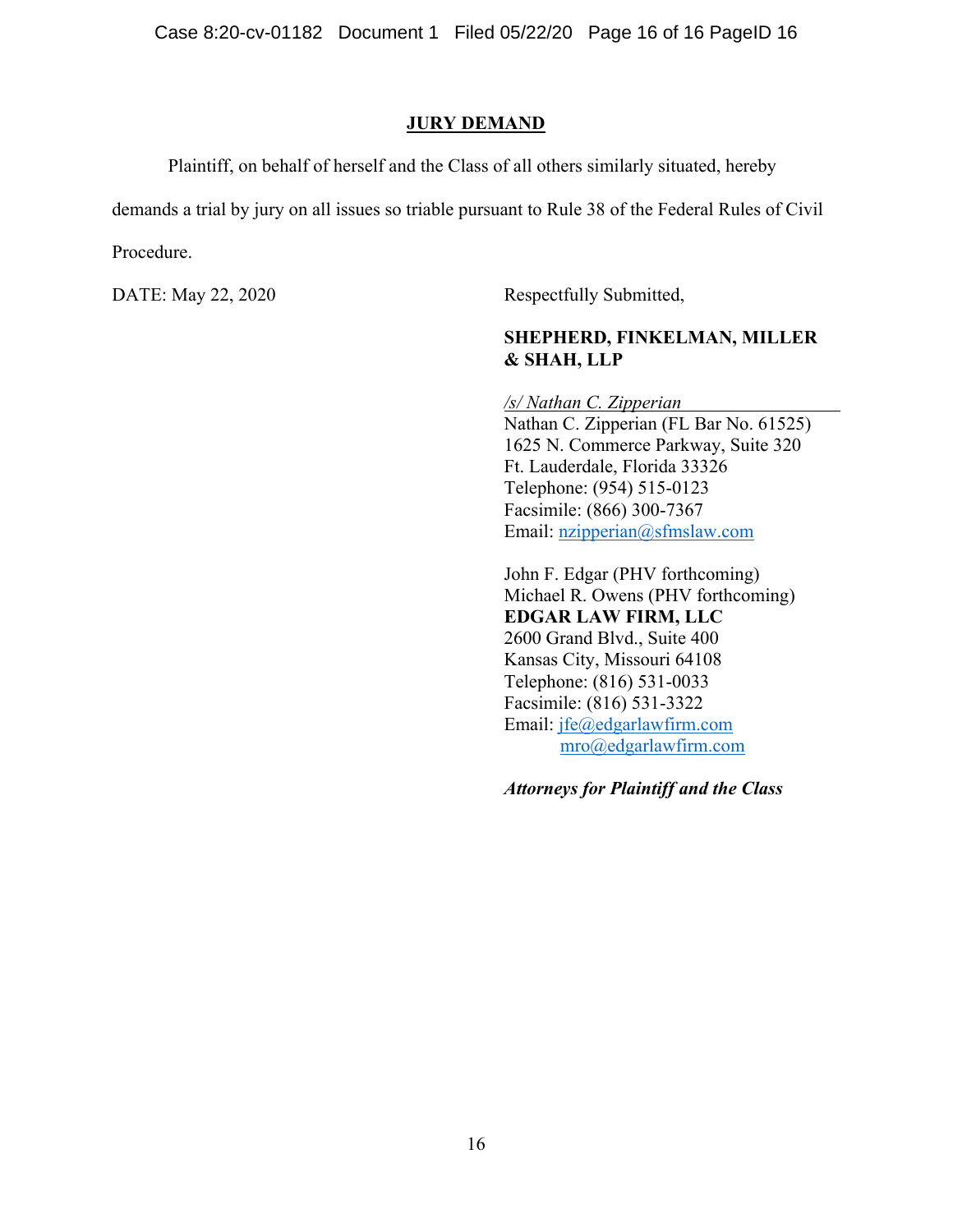# IS 44 (Rev. 09/19) **Case 8:20-cv-01182 Dequment 1-0 v Eiles AF/22/20** Page 1 of 1 PageID 17

The JS 44 civil cover sheet and the information contained herein neither replace nor supplement the filing and service of pleadings or other papers as required by law, except as provided by local rules of court. This form,

| I. (a) PLAINTIFFS                                                                                                                                                                                                                                                                                                                                                                                                                                                                                                                                                                                                                           |                                                                                                                                                                                                                                                                                                                                                                                                                                                                                                                                                                                                                              |                                                                                                                                                                                                                                                                                                                                                                                                                                                                                                                                                                                                                                                                                                         |                                                                               | <b>DEFENDANTS</b>                                                                                                                                                                                                                                                                                                                                                                                                          |                                                                                                                                                                                                                  |                                                                                                                                                                                                                                                                             |                                                                                                                                                                                                                                                                                                                                                                                                                                                                                                                                                                                                                                              |                                                                                              |          |
|---------------------------------------------------------------------------------------------------------------------------------------------------------------------------------------------------------------------------------------------------------------------------------------------------------------------------------------------------------------------------------------------------------------------------------------------------------------------------------------------------------------------------------------------------------------------------------------------------------------------------------------------|------------------------------------------------------------------------------------------------------------------------------------------------------------------------------------------------------------------------------------------------------------------------------------------------------------------------------------------------------------------------------------------------------------------------------------------------------------------------------------------------------------------------------------------------------------------------------------------------------------------------------|---------------------------------------------------------------------------------------------------------------------------------------------------------------------------------------------------------------------------------------------------------------------------------------------------------------------------------------------------------------------------------------------------------------------------------------------------------------------------------------------------------------------------------------------------------------------------------------------------------------------------------------------------------------------------------------------------------|-------------------------------------------------------------------------------|----------------------------------------------------------------------------------------------------------------------------------------------------------------------------------------------------------------------------------------------------------------------------------------------------------------------------------------------------------------------------------------------------------------------------|------------------------------------------------------------------------------------------------------------------------------------------------------------------------------------------------------------------|-----------------------------------------------------------------------------------------------------------------------------------------------------------------------------------------------------------------------------------------------------------------------------|----------------------------------------------------------------------------------------------------------------------------------------------------------------------------------------------------------------------------------------------------------------------------------------------------------------------------------------------------------------------------------------------------------------------------------------------------------------------------------------------------------------------------------------------------------------------------------------------------------------------------------------------|----------------------------------------------------------------------------------------------|----------|
| MIKAELA ELLENWOOD, Individually and On Behalf of All Others Similar<br>Situated,<br>(b) County of Residence of First Listed Plaintiff                                                                                                                                                                                                                                                                                                                                                                                                                                                                                                       |                                                                                                                                                                                                                                                                                                                                                                                                                                                                                                                                                                                                                              |                                                                                                                                                                                                                                                                                                                                                                                                                                                                                                                                                                                                                                                                                                         |                                                                               | WORLD TRIATHLON CORPORATION, COMPETITOR GROUP<br>HOLDINGS, INCORPORATED and COMPETITOR GROUP, INC.<br>County of Residence of First Listed Defendant                                                                                                                                                                                                                                                                        |                                                                                                                                                                                                                  |                                                                                                                                                                                                                                                                             |                                                                                                                                                                                                                                                                                                                                                                                                                                                                                                                                                                                                                                              |                                                                                              |          |
| (EXCEPT IN U.S. PLAINTIFF CASES)                                                                                                                                                                                                                                                                                                                                                                                                                                                                                                                                                                                                            |                                                                                                                                                                                                                                                                                                                                                                                                                                                                                                                                                                                                                              |                                                                                                                                                                                                                                                                                                                                                                                                                                                                                                                                                                                                                                                                                                         |                                                                               | (IN U.S. PLAINTIFF CASES ONLY)<br>IN LAND CONDEMNATION CASES, USE THE LOCATION OF<br>NOTE:<br>THE TRACT OF LAND INVOLVED.                                                                                                                                                                                                                                                                                                  |                                                                                                                                                                                                                  |                                                                                                                                                                                                                                                                             |                                                                                                                                                                                                                                                                                                                                                                                                                                                                                                                                                                                                                                              |                                                                                              |          |
| (c) Attorneys (Firm Name, Address, and Telephone Number)<br>Nathan C. Zipperian SHEPHERD, FINKELMAN, MILLER & SHAH, LLP<br>1625 N. Commerce Parkway, Suite 320<br>Ft. Lauderdale, Florida 33326 Ph. (954) 515-0123                                                                                                                                                                                                                                                                                                                                                                                                                          |                                                                                                                                                                                                                                                                                                                                                                                                                                                                                                                                                                                                                              |                                                                                                                                                                                                                                                                                                                                                                                                                                                                                                                                                                                                                                                                                                         |                                                                               | Attorneys (If Known)                                                                                                                                                                                                                                                                                                                                                                                                       |                                                                                                                                                                                                                  |                                                                                                                                                                                                                                                                             |                                                                                                                                                                                                                                                                                                                                                                                                                                                                                                                                                                                                                                              |                                                                                              |          |
| II. BASIS OF JURISDICTION (Place an "X" in One Box Only)                                                                                                                                                                                                                                                                                                                                                                                                                                                                                                                                                                                    |                                                                                                                                                                                                                                                                                                                                                                                                                                                                                                                                                                                                                              |                                                                                                                                                                                                                                                                                                                                                                                                                                                                                                                                                                                                                                                                                                         |                                                                               | <b>III. CITIZENSHIP OF PRINCIPAL PARTIES</b> (Place an "X" in One Box for Plaintiff                                                                                                                                                                                                                                                                                                                                        |                                                                                                                                                                                                                  |                                                                                                                                                                                                                                                                             |                                                                                                                                                                                                                                                                                                                                                                                                                                                                                                                                                                                                                                              |                                                                                              |          |
| 3 Federal Question<br>$\Box$ 1 U.S. Government<br>Plaintiff<br>(U.S. Government Not a Party)                                                                                                                                                                                                                                                                                                                                                                                                                                                                                                                                                |                                                                                                                                                                                                                                                                                                                                                                                                                                                                                                                                                                                                                              |                                                                                                                                                                                                                                                                                                                                                                                                                                                                                                                                                                                                                                                                                                         | (For Diversity Cases Only)<br><b>PTF</b><br>$\Box$ 1<br>Citizen of This State | <b>DEF</b><br>$\Box$ 1                                                                                                                                                                                                                                                                                                                                                                                                     | Incorporated or Principal Place<br>of Business In This State                                                                                                                                                     | and One Box for Defendant)                                                                                                                                                                                                                                                  | <b>PTF</b><br>$\boxtimes$ 4                                                                                                                                                                                                                                                                                                                                                                                                                                                                                                                                                                                                                  | DEF<br>$\Box$ 4                                                                              |          |
| $\Box$ 2 U.S. Government<br>Defendant                                                                                                                                                                                                                                                                                                                                                                                                                                                                                                                                                                                                       | $\Box$ 4 Diversity<br>(Indicate Citizenship of Parties in Item III)                                                                                                                                                                                                                                                                                                                                                                                                                                                                                                                                                          |                                                                                                                                                                                                                                                                                                                                                                                                                                                                                                                                                                                                                                                                                                         |                                                                               | Citizen of Another State<br>$\mathbf{\times} 2$<br>$\Box$ 2<br>Incorporated and Principal Place<br>$\Box$ 5<br>$\square$ 5<br>of Business In Another State                                                                                                                                                                                                                                                                 |                                                                                                                                                                                                                  |                                                                                                                                                                                                                                                                             |                                                                                                                                                                                                                                                                                                                                                                                                                                                                                                                                                                                                                                              |                                                                                              |          |
|                                                                                                                                                                                                                                                                                                                                                                                                                                                                                                                                                                                                                                             |                                                                                                                                                                                                                                                                                                                                                                                                                                                                                                                                                                                                                              |                                                                                                                                                                                                                                                                                                                                                                                                                                                                                                                                                                                                                                                                                                         |                                                                               | Citizen or Subject of a<br>Foreign Country                                                                                                                                                                                                                                                                                                                                                                                 | $\Box$ 3                                                                                                                                                                                                         | 3 Foreign Nation                                                                                                                                                                                                                                                            |                                                                                                                                                                                                                                                                                                                                                                                                                                                                                                                                                                                                                                              | $\Box$ 6                                                                                     | $\Box$ 6 |
| IV. NATURE OF SUIT (Place an "X" in One Box Only)<br><b>CONTRACT</b>                                                                                                                                                                                                                                                                                                                                                                                                                                                                                                                                                                        |                                                                                                                                                                                                                                                                                                                                                                                                                                                                                                                                                                                                                              | <b>TORTS</b>                                                                                                                                                                                                                                                                                                                                                                                                                                                                                                                                                                                                                                                                                            |                                                                               | <b>FORFEITURE/PENALTY</b>                                                                                                                                                                                                                                                                                                                                                                                                  |                                                                                                                                                                                                                  | Click here for: Nature of Suit Code Descriptions.<br><b>BANKRUPTCY</b>                                                                                                                                                                                                      |                                                                                                                                                                                                                                                                                                                                                                                                                                                                                                                                                                                                                                              | <b>OTHER STATUTES</b>                                                                        |          |
| $\Box$ 110 Insurance<br>$\Box$ 120 Marine<br>130 Miller Act<br>$\Box$ 140 Negotiable Instrument<br>$\Box$ 150 Recovery of Overpayment<br>& Enforcement of Judgment<br>151 Medicare Act<br>□ 152 Recovery of Defaulted<br><b>Student Loans</b><br>(Excludes Veterans)<br>$\Box$ 153 Recovery of Overpayment<br>of Veteran's Benefits<br>160 Stockholders' Suits<br>X 190 Other Contract<br>195 Contract Product Liability<br>$\Box$ 196 Franchise<br><b>REAL PROPERTY</b><br>$\Box$ 210 Land Condemnation<br>220 Foreclosure<br>230 Rent Lease & Ejectment<br>240 Torts to Land<br>245 Tort Product Liability<br>290 All Other Real Property | PERSONAL INJURY<br>$\Box$ 310 Airplane<br>315 Airplane Product<br>Liability<br>$\Box$ 320 Assault, Libel &<br>Slander<br>□ 330 Federal Employers'<br>Liability<br>□ 340 Marine<br>□ 345 Marine Product<br>Liability<br>350 Motor Vehicle<br>□ 355 Motor Vehicle<br>Product Liability<br>360 Other Personal<br>Injury<br>362 Personal Injury -<br>Medical Malpractice<br><b>CIVIL RIGHTS</b><br>$\Box$ 440 Other Civil Rights<br>$\Box$ 441 Voting<br>$\Box$ 442 Employment<br>$\Box$ 443 Housing/<br>Accommodations<br>$\Box$ 445 Amer. w/Disabilities -<br>Employment<br>446 Amer. w/Disabilities<br>Other<br>448 Education | PERSONAL INJURY<br>$\Box$ 365 Personal Injury -<br>Product Liability<br>367 Health Care/<br>Pharmaceutical<br>Personal Injury<br>Product Liability<br><b>1368</b> Asbestos Personal<br><b>Injury Product</b><br>Liability<br>PERSONAL PROPERTY<br>370 Other Fraud<br>$\Box$ 371 Truth in Lending<br>380 Other Personal<br>Property Damage<br>385 Property Damage<br>Product Liability<br><b>PRISONER PETITIONS</b><br><b>Habeas Corpus:</b><br>463 Alien Detainee<br>$\Box$ 510 Motions to Vacate<br>Sentence<br>□ 530 General<br>535 Death Penalty<br>Other:<br>$\Box$ 540 Mandamus & Other<br>$\Box$ 550 Civil Rights<br>555 Prison Condition<br>560 Civil Detainee -<br>Conditions of<br>Confinement |                                                                               | 5 625 Drug Related Seizure<br>of Property 21 USC 881<br>$\Box$ 690 Other<br><b>LABOR</b><br>710 Fair Labor Standards<br>Act<br>720 Labor/Management<br>Relations<br>740 Railway Labor Act<br>751 Family and Medical<br>Leave Act<br>790 Other Labor Litigation<br>791 Employee Retirement<br>Income Security Act<br><b>IMMIGRATION</b><br>$\Box$ 462 Naturalization Application<br>$\Box$ 465 Other Immigration<br>Actions | 423 Withdrawal<br>$\Box$ 820 Copyrights<br>□ 830 Patent<br>□ 840 Trademark<br>$\Box$ 861 HIA (1395ff)<br>$\Box$ 862 Black Lung (923)<br>□ 864 SSID Title XVI<br>$\Box$ 865 RSI (405(g))<br>□ 871 IRS-Third Party | 158 122 Appeal 28 USC 158<br>28 USC 157<br><b>PROPERTY RIGHTS</b><br>335 Patent - Abbreviated<br>New Drug Application<br><b>SOCIAL SECURITY</b><br>$\Box$ 863 DIWC/DIWW (405(g))<br><b>FEDERAL TAX SUITS</b><br>7 870 Taxes (U.S. Plaintiff<br>or Defendant)<br>26 USC 7609 | 375 False Claims Act<br>$\Box$ 376 Qui Tam (31 USC<br>3729(a)<br>400 State Reapportionment<br>$\Box$ 410 Antitrust<br>$\Box$ 430 Banks and Banking<br>$\Box$ 450 Commerce<br>$\Box$ 460 Deportation<br>□ 470 Racketeer Influenced and<br>480 Consumer Credit<br>□ 485 Telephone Consumer<br>Protection Act<br>□ 490 Cable/Sat TV<br>□ 850 Securities/Commodities/<br>Exchange<br>1 890 Other Statutory Actions<br>□ 891 Agricultural Acts<br>1 893 Environmental Matters<br>$\Box$ 895 Freedom of Information<br>Act<br>$\Box$ 896 Arbitration<br>□ 899 Administrative Procedure<br>$\Box$ 950 Constitutionality of<br><b>State Statutes</b> | Corrupt Organizations<br>(15 USC 1681 or 1692)<br>Act/Review or Appeal of<br>Agency Decision |          |
| V. ORIGIN (Place an "X" in One Box Only)<br>$\mathbb{X}$ 1 Original                                                                                                                                                                                                                                                                                                                                                                                                                                                                                                                                                                         |                                                                                                                                                                                                                                                                                                                                                                                                                                                                                                                                                                                                                              |                                                                                                                                                                                                                                                                                                                                                                                                                                                                                                                                                                                                                                                                                                         |                                                                               |                                                                                                                                                                                                                                                                                                                                                                                                                            |                                                                                                                                                                                                                  |                                                                                                                                                                                                                                                                             |                                                                                                                                                                                                                                                                                                                                                                                                                                                                                                                                                                                                                                              |                                                                                              |          |
| Proceeding                                                                                                                                                                                                                                                                                                                                                                                                                                                                                                                                                                                                                                  | $\square$ 2 Removed from<br>$\Box$ 3<br><b>State Court</b>                                                                                                                                                                                                                                                                                                                                                                                                                                                                                                                                                                   | Remanded from<br>Appellate Court                                                                                                                                                                                                                                                                                                                                                                                                                                                                                                                                                                                                                                                                        | $\Box$ 4 Reinstated or                                                        | $\Box$ 5 Transferred from<br>Reopened<br>(specify)                                                                                                                                                                                                                                                                                                                                                                         | <b>Another District</b>                                                                                                                                                                                          | $\Box$ 6 Multidistrict<br>Litigation -<br>Transfer                                                                                                                                                                                                                          |                                                                                                                                                                                                                                                                                                                                                                                                                                                                                                                                                                                                                                              | $\Box$ 8 Multidistrict<br>Litigation -<br>Direct File                                        |          |
| VI. CAUSE OF ACTION                                                                                                                                                                                                                                                                                                                                                                                                                                                                                                                                                                                                                         | 28 U.S.C. 1332(d)<br>Brief description of cause:<br>Breach of contract                                                                                                                                                                                                                                                                                                                                                                                                                                                                                                                                                       |                                                                                                                                                                                                                                                                                                                                                                                                                                                                                                                                                                                                                                                                                                         |                                                                               | Cite the U.S. Civil Statute under which you are filing (Do not cite jurisdictional statutes unless diversity):                                                                                                                                                                                                                                                                                                             |                                                                                                                                                                                                                  |                                                                                                                                                                                                                                                                             |                                                                                                                                                                                                                                                                                                                                                                                                                                                                                                                                                                                                                                              |                                                                                              |          |
| VII. REQUESTED IN<br><b>COMPLAINT:</b>                                                                                                                                                                                                                                                                                                                                                                                                                                                                                                                                                                                                      | 区<br>UNDER RULE 23, F.R.Cv.P.                                                                                                                                                                                                                                                                                                                                                                                                                                                                                                                                                                                                | CHECK IF THIS IS A CLASS ACTION                                                                                                                                                                                                                                                                                                                                                                                                                                                                                                                                                                                                                                                                         |                                                                               | <b>DEMAND \$</b>                                                                                                                                                                                                                                                                                                                                                                                                           |                                                                                                                                                                                                                  | CHECK YES only if demanded in complaint:<br><b>JURY DEMAND:</b>                                                                                                                                                                                                             | X Yes                                                                                                                                                                                                                                                                                                                                                                                                                                                                                                                                                                                                                                        | $\Box$ No                                                                                    |          |
| VIII. RELATED CASE(S)<br><b>IF ANY</b>                                                                                                                                                                                                                                                                                                                                                                                                                                                                                                                                                                                                      | (See instructions):                                                                                                                                                                                                                                                                                                                                                                                                                                                                                                                                                                                                          | <b>JUDGE</b>                                                                                                                                                                                                                                                                                                                                                                                                                                                                                                                                                                                                                                                                                            |                                                                               |                                                                                                                                                                                                                                                                                                                                                                                                                            |                                                                                                                                                                                                                  | DOCKET NUMBER                                                                                                                                                                                                                                                               |                                                                                                                                                                                                                                                                                                                                                                                                                                                                                                                                                                                                                                              |                                                                                              |          |
| <b>DATE</b><br>05/22/2020                                                                                                                                                                                                                                                                                                                                                                                                                                                                                                                                                                                                                   |                                                                                                                                                                                                                                                                                                                                                                                                                                                                                                                                                                                                                              | SIGNATURE OF ATTORNEY OF RECORD<br>/s/Nathan C. Zipperian                                                                                                                                                                                                                                                                                                                                                                                                                                                                                                                                                                                                                                               |                                                                               |                                                                                                                                                                                                                                                                                                                                                                                                                            |                                                                                                                                                                                                                  |                                                                                                                                                                                                                                                                             |                                                                                                                                                                                                                                                                                                                                                                                                                                                                                                                                                                                                                                              |                                                                                              |          |
| <b>FOR OFFICE USE ONLY</b><br>RECEIPT#                                                                                                                                                                                                                                                                                                                                                                                                                                                                                                                                                                                                      | <b>AMOUNT</b>                                                                                                                                                                                                                                                                                                                                                                                                                                                                                                                                                                                                                | <b>APPLYING IFP</b>                                                                                                                                                                                                                                                                                                                                                                                                                                                                                                                                                                                                                                                                                     |                                                                               | <b>JUDGE</b>                                                                                                                                                                                                                                                                                                                                                                                                               |                                                                                                                                                                                                                  | MAG. JUDGE                                                                                                                                                                                                                                                                  |                                                                                                                                                                                                                                                                                                                                                                                                                                                                                                                                                                                                                                              |                                                                                              |          |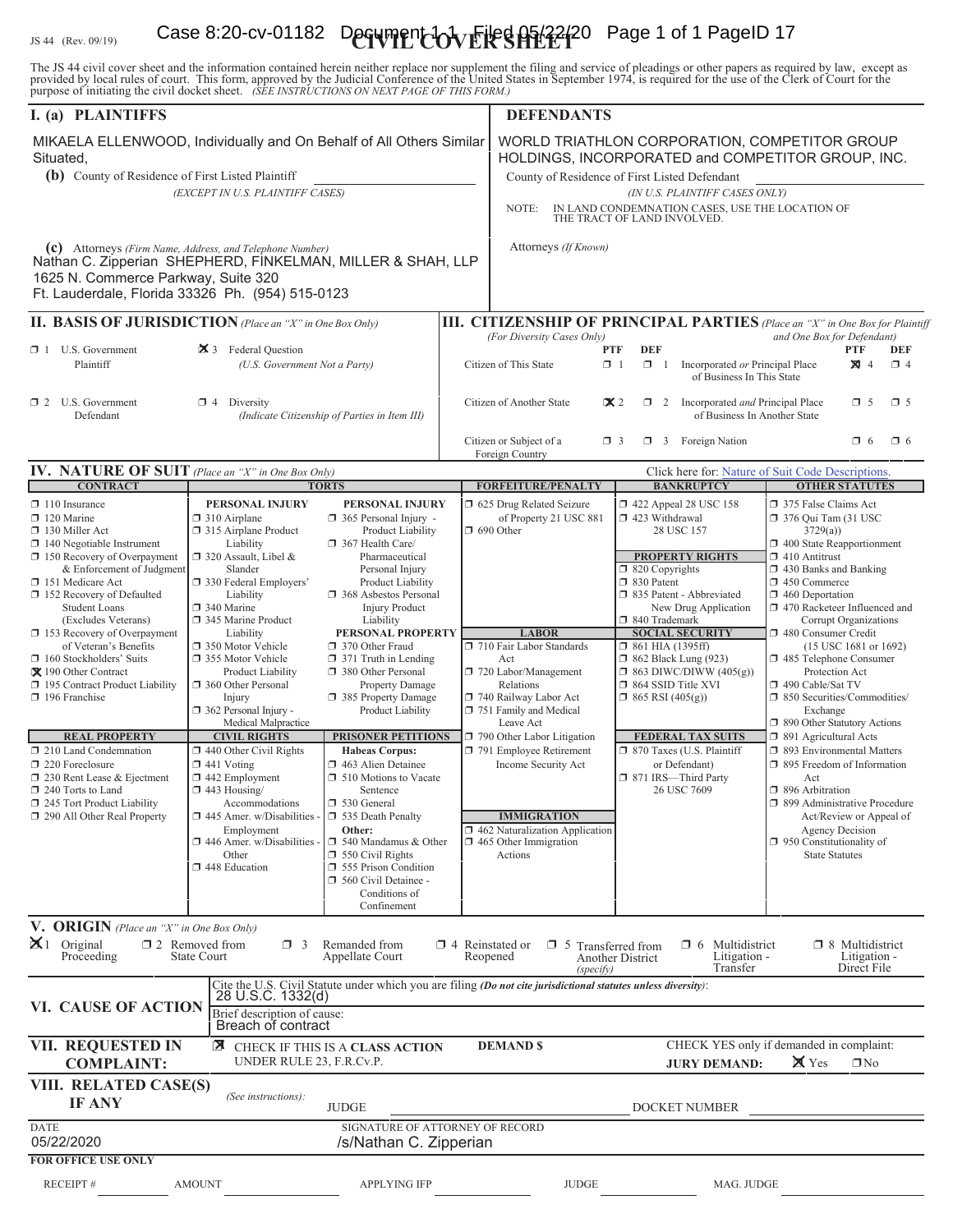AO 440 (Rev. 06/12) Summons in a Civil Action

# UNITED STATES DISTRICT COURT

for the

Middle District of Florida

) ) ) ) ) ) ) ) ) ) ) )

v. Civil Action No.

MIKAELA ELLENWOOD, Individually and On Behalf of All Others Similar Situated,

*Plaintiff(s)*

WORLD TRIATHLON CORPORATION, COMPETITOR GROUP HOLDINGS, INCORPORATED and COMPETITOR GROUP, INC.

*Defendant(s)*

### **SUMMONS IN A CIVIL ACTION**

To: *(Defendant's name and address)* WORLD TRIATHALON CORPORATION c/o COGENCY GLOBAL INC. 115 North Calhoun St., Suite 4 Tallahassee, FL 32301

A lawsuit has been filed against you.

Within 21 days after service of this summons on you (not counting the day you received it) — or 60 days if you are the United States or a United States agency, or an officer or employee of the United States described in Fed. R. Civ. P. 12 (a)(2) or (3) — you must serve on the plaintiff an answer to the attached complaint or a motion under Rule 12 of the Federal Rules of Civil Procedure. The answer or motion must be served on the plaintiff or plaintiff's attorney, whose name and address are: Nathan C. Zipperian

SHEPHERD, FINKELMAN, MILLER & SHAH, LLP 1625 N. Commerce Parkway, Suite 320 Ft. Lauderdale, Florida 33326

If you fail to respond, judgment by default will be entered against you for the relief demanded in the complaint. You also must file your answer or motion with the court.

*CLERK OF COURT*

Date:

*Signature of Clerk or Deputy Clerk*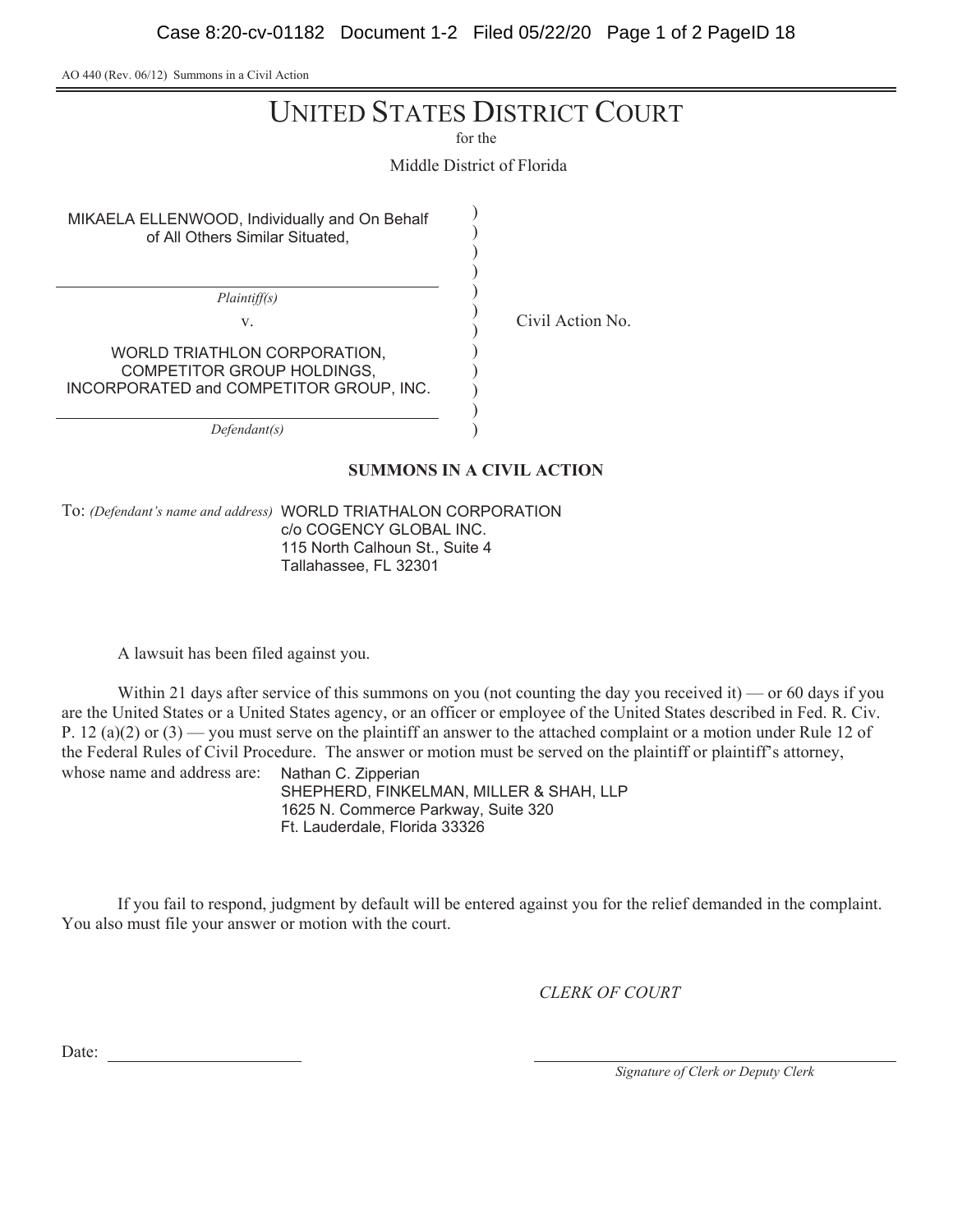AO 440 (Rev. 06/12) Summons in a Civil Action (Page 2)

Civil Action No.

# **PROOF OF SERVICE**

*(This section should not be filed with the court unless required by Fed. R. Civ. P. 4 (l))*

|       | This summons for (name of individual and title, if any)                                        |                   |  |                                 |      |          |  |  |
|-------|------------------------------------------------------------------------------------------------|-------------------|--|---------------------------------|------|----------|--|--|
|       | was received by me on (date)                                                                   |                   |  |                                 |      |          |  |  |
|       | $\Box$ I personally served the summons on the individual at (place)                            |                   |  |                                 |      |          |  |  |
|       | on (date)                                                                                      |                   |  |                                 |      |          |  |  |
|       | $\Box$ I left the summons at the individual's residence or usual place of abode with (name)    |                   |  |                                 |      |          |  |  |
|       | , a person of suitable age and discretion who resides there,                                   |                   |  |                                 |      |          |  |  |
|       | , and mailed a copy to the individual's last known address; or<br>on <i>(date)</i>             |                   |  |                                 |      |          |  |  |
|       | $\Box$ I served the summons on (name of individual)<br><u> 1980 - Johann Barbara, martin a</u> |                   |  |                                 |      | , who is |  |  |
|       | designated by law to accept service of process on behalf of (name of organization)             |                   |  |                                 |      |          |  |  |
|       |                                                                                                | ; or              |  |                                 |      |          |  |  |
|       | $\Box$ I returned the summons unexecuted because                                               |                   |  |                                 |      | ; or     |  |  |
|       | $\Box$ Other (specify):                                                                        |                   |  |                                 |      |          |  |  |
|       | My fees are \$                                                                                 | for travel and \$ |  | for services, for a total of \$ | 0.00 |          |  |  |
|       | I declare under penalty of perjury that this information is true.                              |                   |  |                                 |      |          |  |  |
| Date: |                                                                                                |                   |  |                                 |      |          |  |  |
|       |                                                                                                |                   |  | Server's signature              |      |          |  |  |
|       |                                                                                                |                   |  | Printed name and title          |      |          |  |  |

*Server's address*

Additional information regarding attempted service, etc: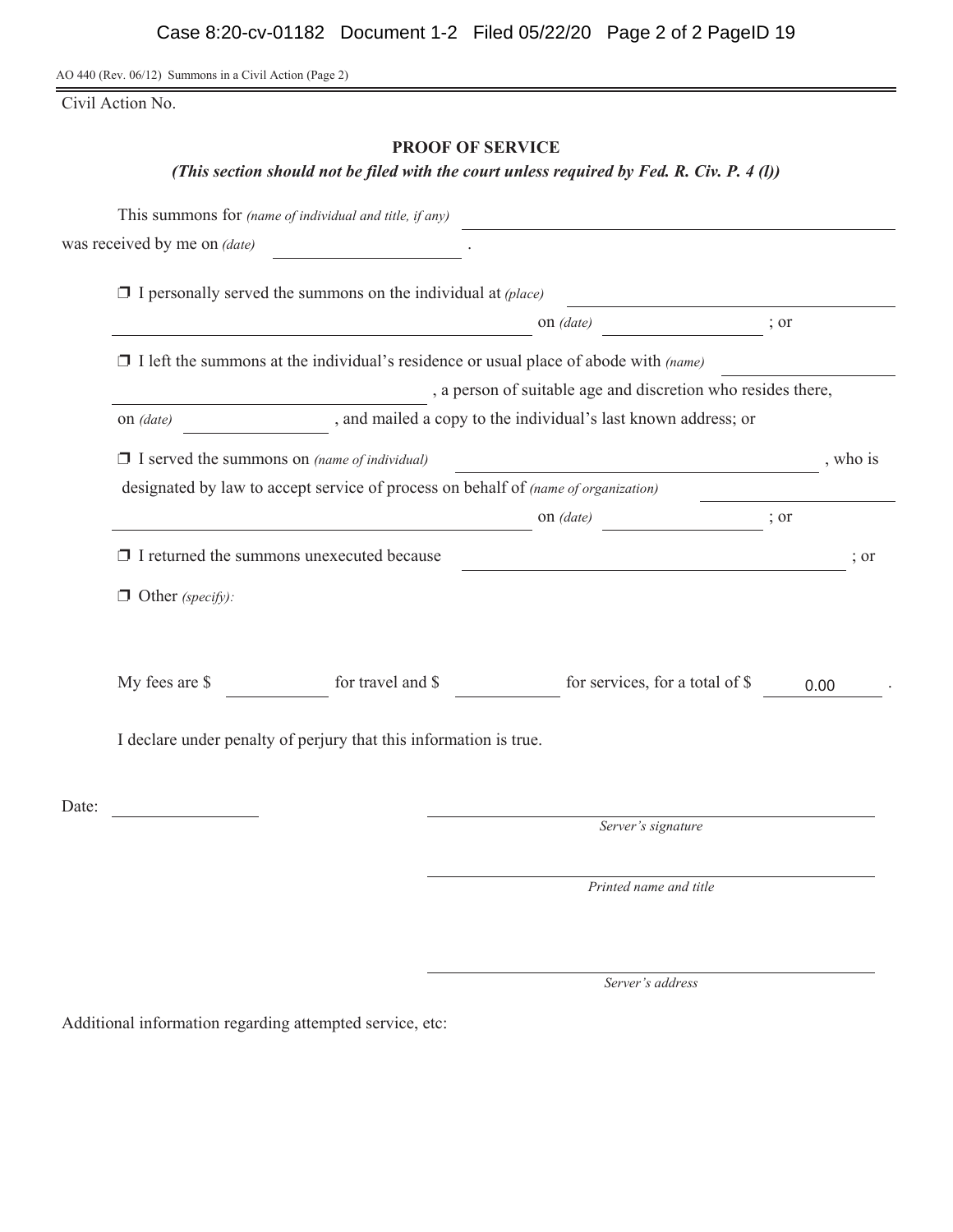AO 440 (Rev. 06/12) Summons in a Civil Action

# UNITED STATES DISTRICT COURT

for the

Middle District of Florida

) ) ) ) ) ) ) ) ) ) ) )

MIKAELA ELLENWOOD, Individually and On Behalf of All Others Similar Situated,

*Plaintiff(s)*

v. Civil Action No.

WORLD TRIATHLON CORPORATION, COMPETITOR GROUP HOLDINGS, INCORPORATED and COMPETITOR GROUP, INC.

*Defendant(s)*

### **SUMMONS IN A CIVIL ACTION**

To: *(Defendant's name and address)* COMPETITOR GROUP HOLDINGS, INC, c/o COGENCY GLOBAL INC. 850 New Burton Road, Suite 201 Dover, DE 19904

A lawsuit has been filed against you.

Within 21 days after service of this summons on you (not counting the day you received it) — or 60 days if you are the United States or a United States agency, or an officer or employee of the United States described in Fed. R. Civ. P. 12 (a)(2) or (3) — you must serve on the plaintiff an answer to the attached complaint or a motion under Rule 12 of the Federal Rules of Civil Procedure. The answer or motion must be served on the plaintiff or plaintiff's attorney, whose name and address are: Nathan C. Zipperian

SHEPHERD, FINKELMAN, MILLER & SHAH, LLP 1625 N. Commerce Parkway, Suite 320 Ft. Lauderdale, Florida 33326

If you fail to respond, judgment by default will be entered against you for the relief demanded in the complaint. You also must file your answer or motion with the court.

*CLERK OF COURT*

Date:

*Signature of Clerk or Deputy Clerk*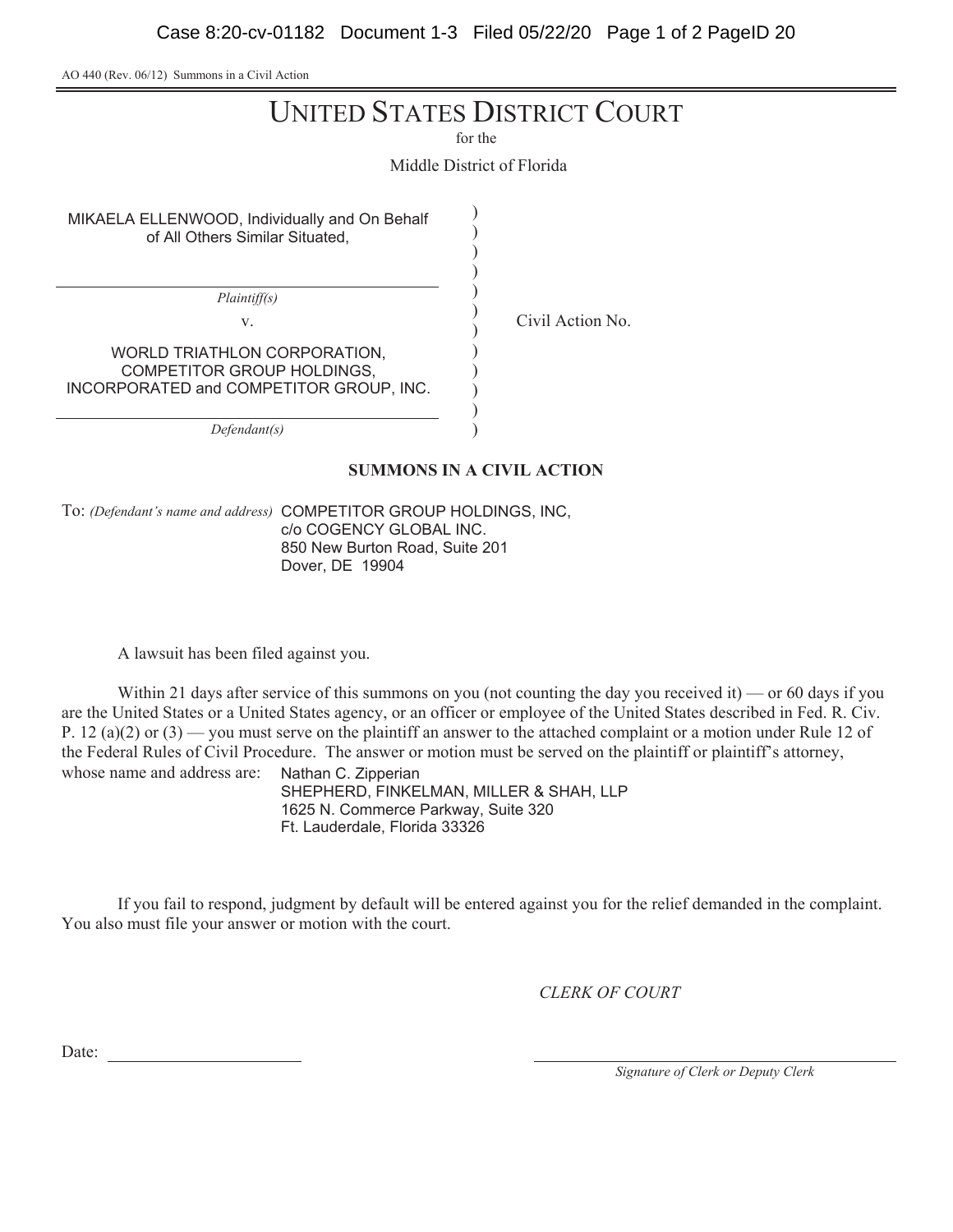AO 440 (Rev. 06/12) Summons in a Civil Action (Page 2)

Civil Action No.

# **PROOF OF SERVICE**

# *(This section should not be filed with the court unless required by Fed. R. Civ. P. 4 (l))*

|       |                                                                                             | This summons for (name of individual and title, if any)             |                                 |      |      |  |  |
|-------|---------------------------------------------------------------------------------------------|---------------------------------------------------------------------|---------------------------------|------|------|--|--|
|       | was received by me on (date)                                                                |                                                                     |                                 |      |      |  |  |
|       |                                                                                             | $\Box$ I personally served the summons on the individual at (place) |                                 |      |      |  |  |
|       | on (date)<br>; or                                                                           |                                                                     |                                 |      |      |  |  |
|       | $\Box$ I left the summons at the individual's residence or usual place of abode with (name) |                                                                     |                                 |      |      |  |  |
|       | , a person of suitable age and discretion who resides there,                                |                                                                     |                                 |      |      |  |  |
|       | , and mailed a copy to the individual's last known address; or<br>on (date)                 |                                                                     |                                 |      |      |  |  |
|       | $\Box$ I served the summons on (name of individual)                                         | <u> 1989 - Johann Barbara, martin a</u>                             | , who is                        |      |      |  |  |
|       | designated by law to accept service of process on behalf of (name of organization)          |                                                                     |                                 |      |      |  |  |
|       |                                                                                             |                                                                     | on (date)                       | ; or |      |  |  |
|       | $\Box$ I returned the summons unexecuted because                                            |                                                                     |                                 |      | ; or |  |  |
|       | $\Box$ Other (specify):                                                                     |                                                                     |                                 |      |      |  |  |
|       |                                                                                             |                                                                     |                                 |      |      |  |  |
|       | My fees are \$                                                                              | for travel and \$                                                   | for services, for a total of \$ | 0.00 |      |  |  |
|       | I declare under penalty of perjury that this information is true.                           |                                                                     |                                 |      |      |  |  |
| Date: |                                                                                             |                                                                     |                                 |      |      |  |  |
|       |                                                                                             |                                                                     | Server's signature              |      |      |  |  |
|       |                                                                                             |                                                                     | Printed name and title          |      |      |  |  |

*Server's address*

Additional information regarding attempted service, etc: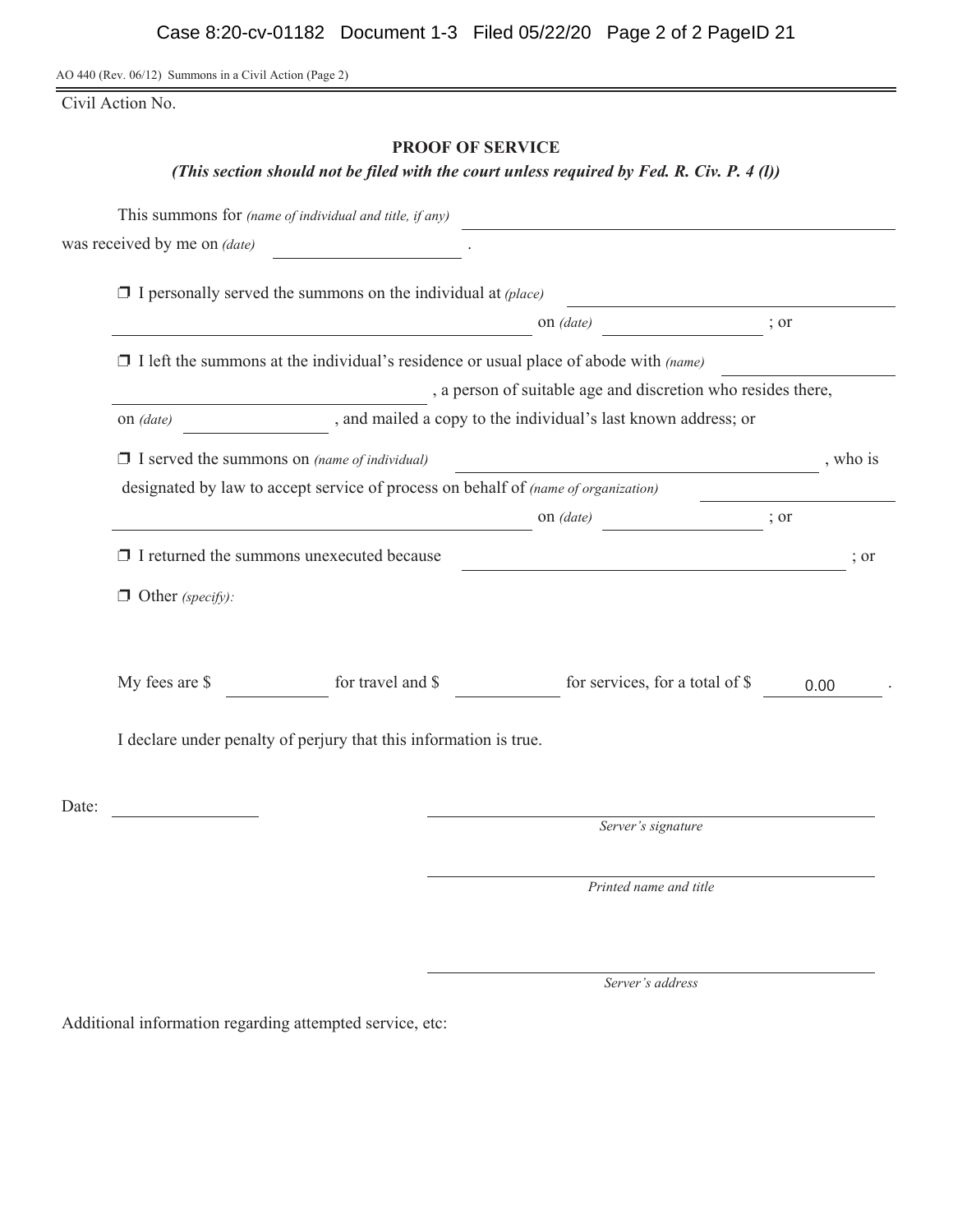AO 440 (Rev. 06/12) Summons in a Civil Action

# UNITED STATES DISTRICT COURT

for the

Middle District of Florida

) ) ) ) ) ) ) ) ) ) ) )

MIKAELA ELLENWOOD, Individually and On Behalf of All Others Similar Situated,

*Plaintiff(s)*

v. Civil Action No.

WORLD TRIATHLON CORPORATION, COMPETITOR GROUP HOLDINGS, INCORPORATED and COMPETITOR GROUP, INC.

*Defendant(s)*

#### **SUMMONS IN A CIVIL ACTION**

To: *(Defendant's name and address)* COMPETITOR GROUP, INC, c/o COGENCY GLOBAL INC. 850 New Burton Road, Suite 201 Dover, DE 19904

A lawsuit has been filed against you.

Within 21 days after service of this summons on you (not counting the day you received it) — or 60 days if you are the United States or a United States agency, or an officer or employee of the United States described in Fed. R. Civ. P. 12 (a)(2) or (3) — you must serve on the plaintiff an answer to the attached complaint or a motion under Rule 12 of the Federal Rules of Civil Procedure. The answer or motion must be served on the plaintiff or plaintiff's attorney, whose name and address are: Nathan C. Zipperian

SHEPHERD, FINKELMAN, MILLER & SHAH, LLP 1625 N. Commerce Parkway, Suite 320 Ft. Lauderdale, Florida 33326

If you fail to respond, judgment by default will be entered against you for the relief demanded in the complaint. You also must file your answer or motion with the court.

*CLERK OF COURT*

Date:

*Signature of Clerk or Deputy Clerk*